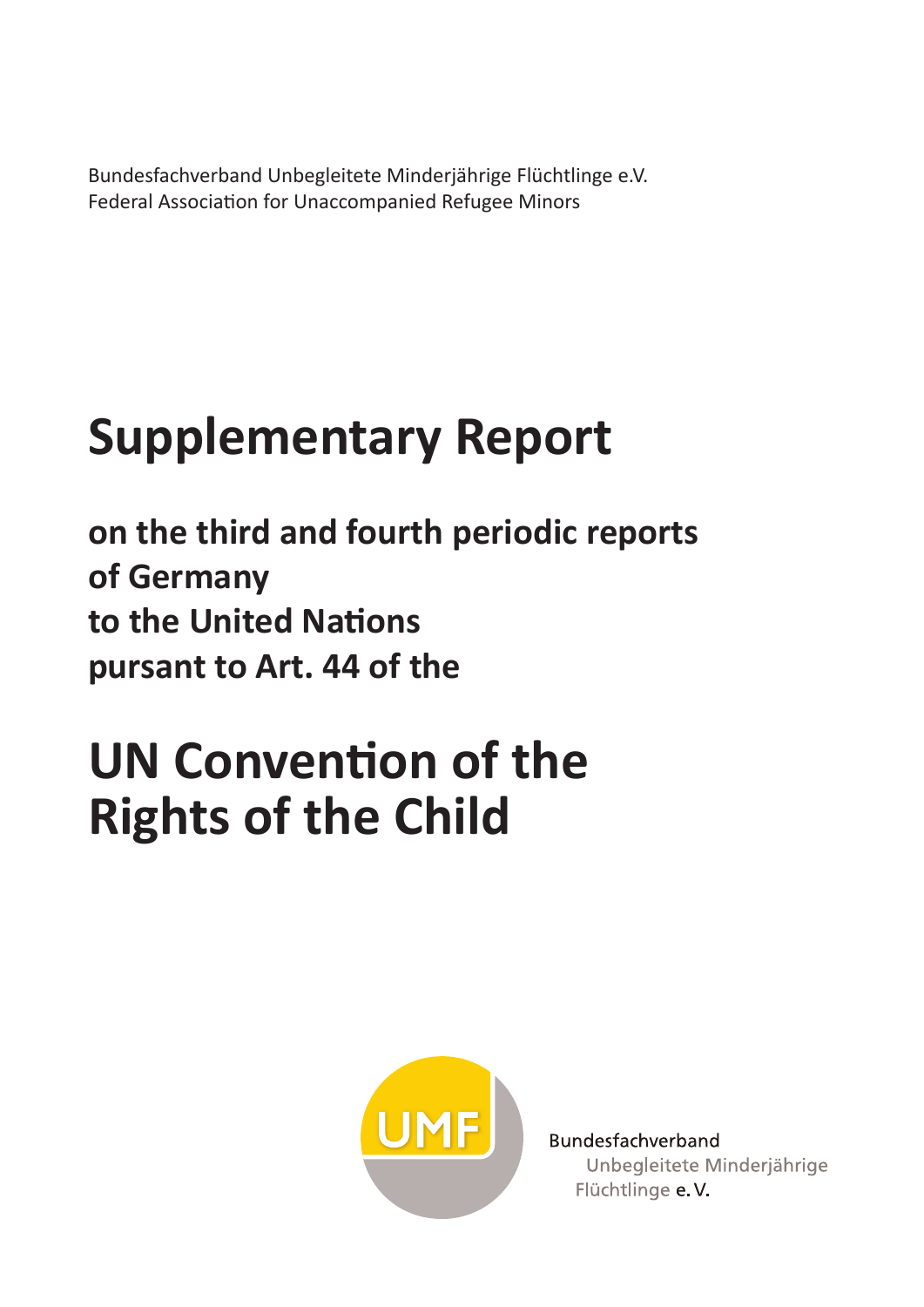#### **Imprint**

Bundesfachverband Unbegleitete Minderjährige Flüchtlinge www.b-umf.de info@b-umf.de

Zwinglistr. 4a 10555 Berlin

Nymphenburgerstr. 47 80335 München

Coordination and translation: Judit Costa Author: Niels Espenhorst Editorial team: Thomas Berthold, Rebecca Löffler, Julia Rehling, Juana Remus, Anna-Mareike Voss

Berlin, 2013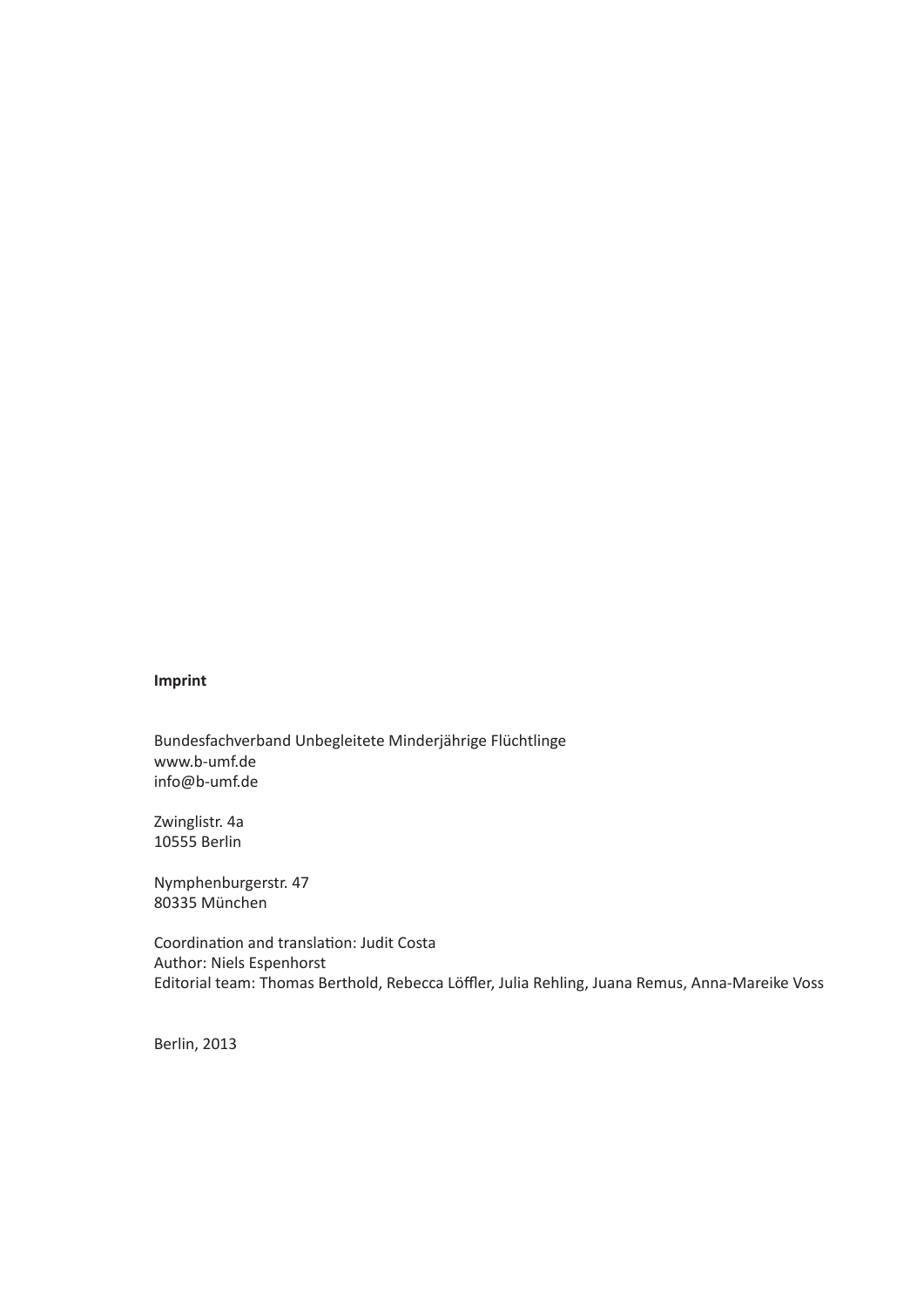# **Table of Contents**

| Summary                                                                       | $\overline{2}$ |
|-------------------------------------------------------------------------------|----------------|
| Introduction                                                                  | 4              |
| I. General Measures of Implementation                                         | 6              |
| A. On the Implementation of the Rights of the Child (Arts. 4 and 41)          | 6              |
| Example 1: Bayernkaserne Munich                                               | 7              |
| B. Dissemination of Information on the CRC (Art. 42)                          | 8              |
| II. Definition of the Child                                                   | 10             |
| III. General Principles                                                       | 11             |
| A. Non-Discrimination (Art. 2)                                                | 11             |
| Example 2: Residence Requirement (Residenzpflicht)                            | 12             |
| B. Best Interests of the Child (Art. 3)                                       | 12             |
| C. Taking Account of the Opinions of the Child (Art. 12)                      | 13             |
| IV. Civil Rights and Freedoms                                                 | 15             |
| A. Maintenance of Identity (Art. 8)                                           | 15             |
| B. Protection of Privacy (Art. 16)                                            | 16             |
| V. Family Structure and Alternative Care                                      | 18             |
| A. Parental Guidance (Art. 5), Parental Responsibility (Art. 18, Paras. 1-2), |                |
| Separation from Parents (Art. 9)                                              | 18             |
| B. Family Reunification (Art. 10)                                             | 18             |
| Example 3: Family Unity                                                       | 19             |
| C. Periodic Review of Placement (Art. 25)                                     | 19             |
| Example 4: Communal Residences Karl Schmitt Street and                        |                |
| Max Pröbstl Street in Munich                                                  | 19             |
| Example 5: Communal Residence Breitenworbis                                   | 20             |
| D. Maltreatment and Neglect (Art. 19), Physical and Psychological             |                |
| Recovery and Social Reintegration (Art. 39)                                   | 20             |
| Example 6: Procedures to Establish Identity in Berlin                         | 20             |
| VI. Basic Health and Welfare                                                  | 22             |
| A. Health and Welfare (Art. 24)                                               | 22             |
| Example 7: Medical Care in the Communal Residence Breitenworbis               | 22             |
| VII. Education, Leisure and Cultural Activities                               | 23             |
| A. Education                                                                  | 23             |
| Example 8: Residence Permits during Education and                             |                |
| Vocational training in Bonn                                                   | 24             |
| <b>VIII. Special Protection Measures</b>                                      | 26             |
| A. Refugee Children and Asylum Seeking Minors (Art. 22)                       | 26             |
| B. Children Involved in Armed Conflict (Art. 38), their Physical and          |                |
| Emotional Recovery and Social Reintegration (Art. 39)                         | 29             |
| Annex                                                                         | 31             |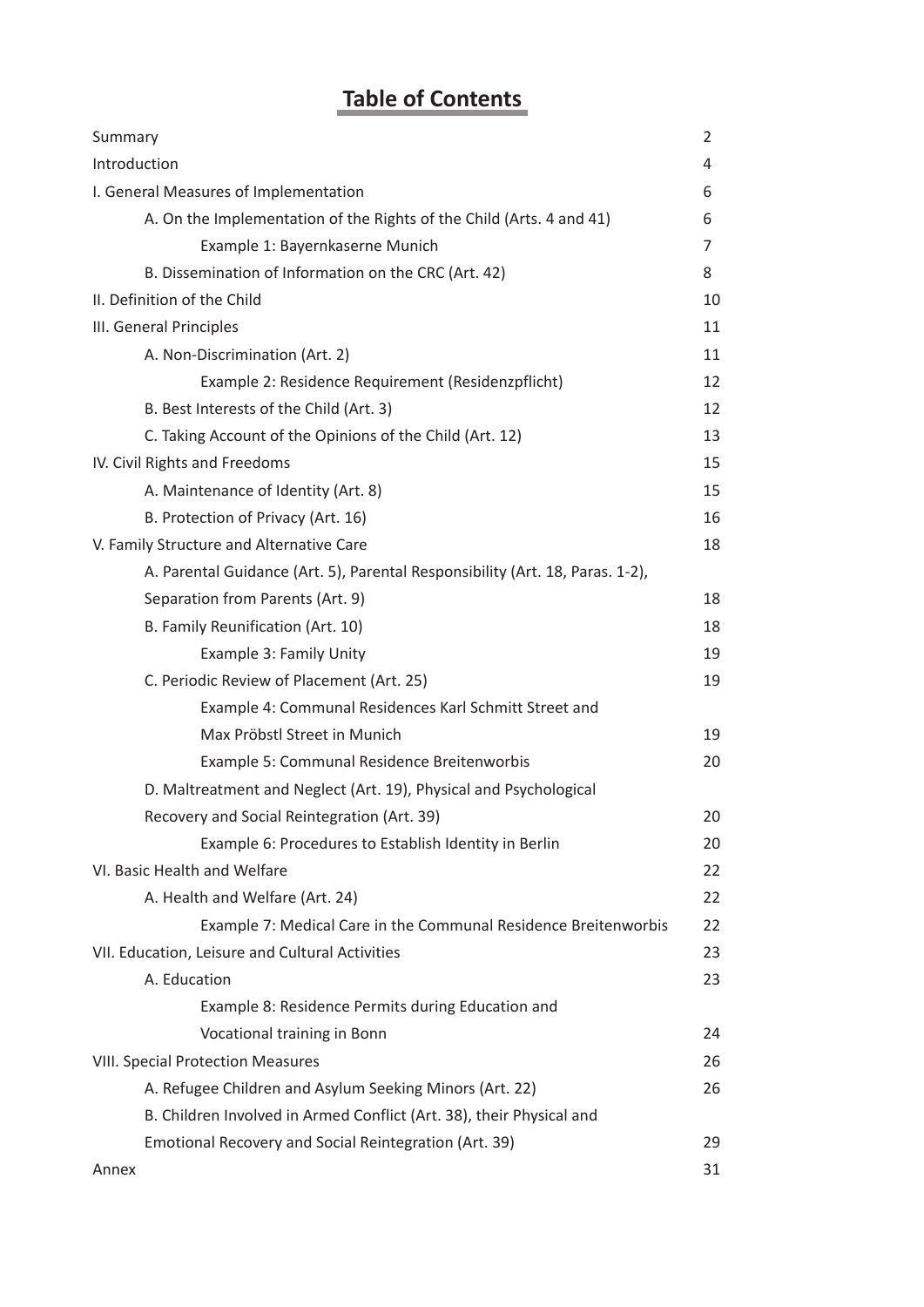#### **Summary**

In Germany, refugee minors cannot fully enjoy their human rights. The Federal Association for Unaccompanied Refugee Minors describes the many obstacles refugee minors face in this supplementary report to the UN Committee on the Rights of the Child. Many rights are regularly and systematically disregarded or violated. Refugee minors are discriminated against in almost all areas of life.

The problems refugee minors face hardly get any attention. The third and fourth state report of the Federal Republic of Germany touches only marginally on the living conditions of young refugees. By not disclosing sufficient information and data on this group, the Federal Government did not meet a substantial part of its obligations to report to the UN Committee on the Rights of the Child.

The present report discusses several problems and deficiencies in the implementation of children's rights of refugee minors. The report also takes a critical look at the measures taken by the Federal Government to improve the situation of unaccompanied minors. Positive were the abolition of mandatory reporting for schools (*Meldepflicht*), a right to stay for a very small group of people (*Bleiberecht*) and the loosening of the residence requirement (*Residenzpflicht*) at the federal state level. But the main problems remained untouched.

The measures taken were inadequate (for example the National Action Plan 2005-2010) or inconsequential (amendment of § 42 Book VIII of the Social Code (*SGB VIII*) or the withdrawal of the reservation to the CRC) so that the desired effects did not occur. The majority of the recommendations made in 2004 by the UN Committee of the Rights of the Child were not implemented. The problem remains that 16- and 17-year-old refugees are not perceived as children as stipulated by the Convention of the Rights of the Child and the Youth Welfare Act (*Jugendhilfegesetz*). Many of these young people are treated as adults and do not receive the support they need. Furthermore, the general principle of non-discrimination is not applied in many areas of life. Because of their uncertain residence status refugee minors receive only rudimentary health care and inadequate access to education. They are excluded from social life due to the residence requirement (*Residenzpflicht*) and are much less likely to receive youth welfare services than German children. The situations in the federal states differ significantly, which may result in discrimination. Where minors arrive and luck in the distribution determine where asylum seekers have to live and what services they can have access to.

One of the main principles of the Convention on the Rights of the Child is the best interests of the child as a primary concern. The term "best interests of the child" has so far been translated as "child welfare" (*Kindeswohl*). This translation does not do justice to Article 3 of the Convention: the traditional use of the term "child welfare" marks the intervention threshold of the state in parental rights. For priority consideration of the best interests of the child in asylum and residence law matters no mechanisms exist.

The example of the age assessment procedure illustrates the lack of respect for the right to identity in Germany. Besides the fact that some forms of age determination violate the dignity of the persons concerned, constitutional standards are often not applied.

The Convention on the Rights of the Child also protects the relationship between parents and their children, but appropriate support for parents of young refugees is lacking. They are often left in critical conditions without any form of support and educational counseling. Accommodation of asylum seeking children and children with tolerated stay is often not appropriate for children and not checked by the authorities for suitability. Neither is the German guardianship system laid out to support young refugees - especially with regard to the numerous difficulties arising from the application of the asylum law.

In the area of health care and access to education, many fundamental problems occur. For example, services are denied based on foreigners law provisions. Both the health system and the education system do not adequately consider the specific needs of young refugees, which results in a lack of supply, even if legal claims arise. A fundamental socio-political consideration of refugee minors is needed.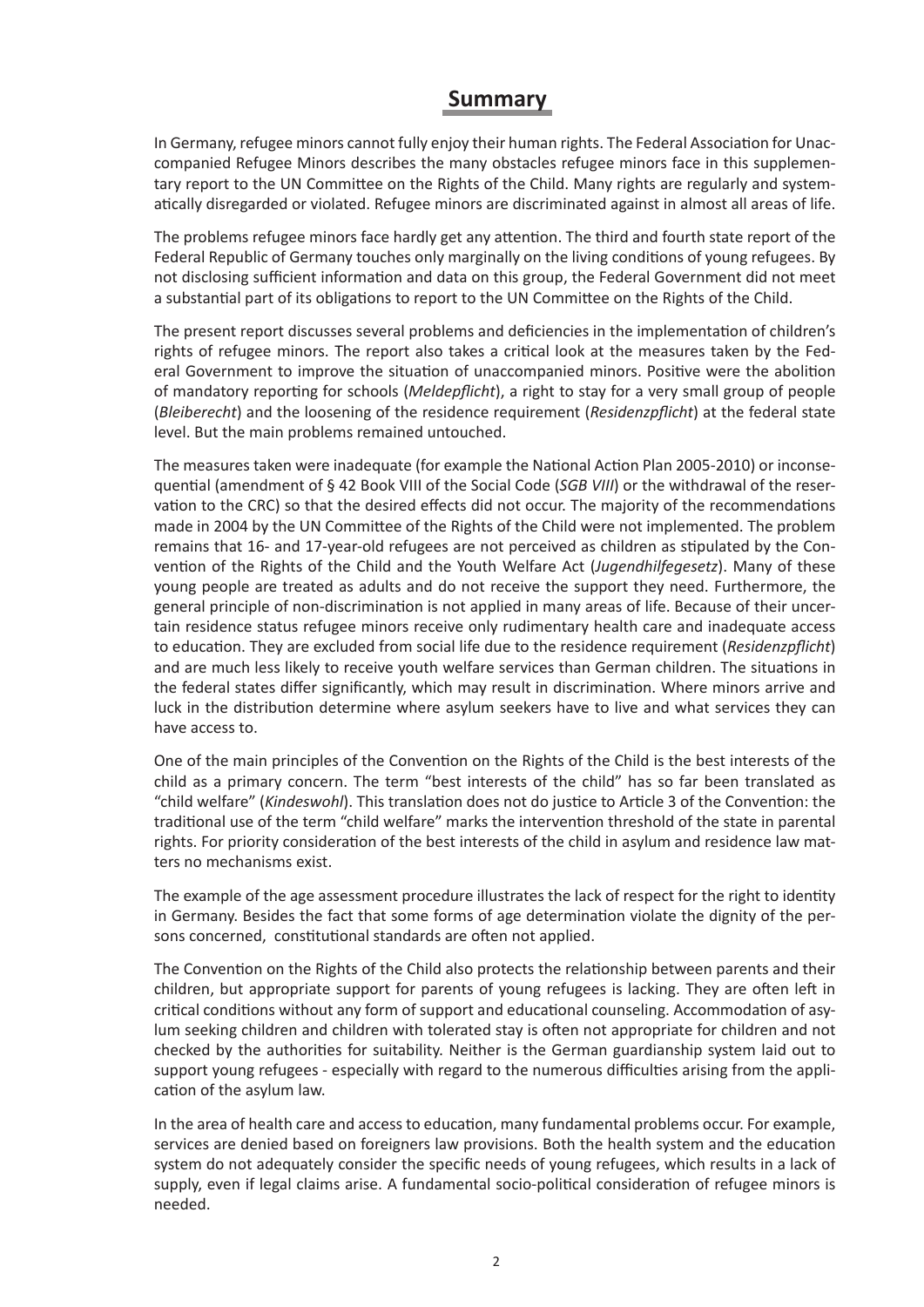The capacity to act (*Handlungsfähigkeit*) at age 16 cannot be reconciled with the special protection measures for refugee children stipulated in article 22 of the Convention on the Rights of the Child. In practice the consequences include the following: Minors are often rejected at the border. Minors have to undergo the airport procedure, and are sometimes detained over several months. Children are forcibly returned or separated from their parents by forced return. Child-specific grounds for flight are rarely recognized in the asylum procedure. Young people often receive no advice in questions concerning foreigners law and are left alone in the asylum procedure. The protection for former child soldiers and other emotionally hurt young people is poor.

These and many other examples mentioned in this report show that the Federal Republic of Germany is currently not in a position to consistently implement children's rights for all children living in Germany and to guarantee the respect for these rights. This is a question of the legislation, the application of law, the jurisprudence and the political climate.

#### **The main recommendations of the Federal Association for Unaccompanied Refugee Minors are:**

- Refugee minors should be considered as a relevant target group in all actions regarding the implementation of the Convention on the Rights of the Child. It must regularly be checked whether minors can be reached by the measures and whether the measures taken can contribute to the improvement of the minors living conditions.
- \* All state agencies must be instructed to consider the priority of the best interests of the child. Transparent and legally binding procedures must be established which ensure that in all actions concerning minors the best interests of the child are given priority. This applies especially to all foreigners law decisions.
- \* The taking into care of unaccompanied minors by youth welfare services must follow mandatory standards and must consider the needs and interest of the children. The significant differences between the federal states must not have a discriminatory effect.
- The Federal Government must ensure that foreign children can have full access to the health and education systems regardless of their residence status. This access should be facilitated by targeted measures.
- A comprehensive study about all aspects of life and the well-being of refugee children in Germany is indispensable.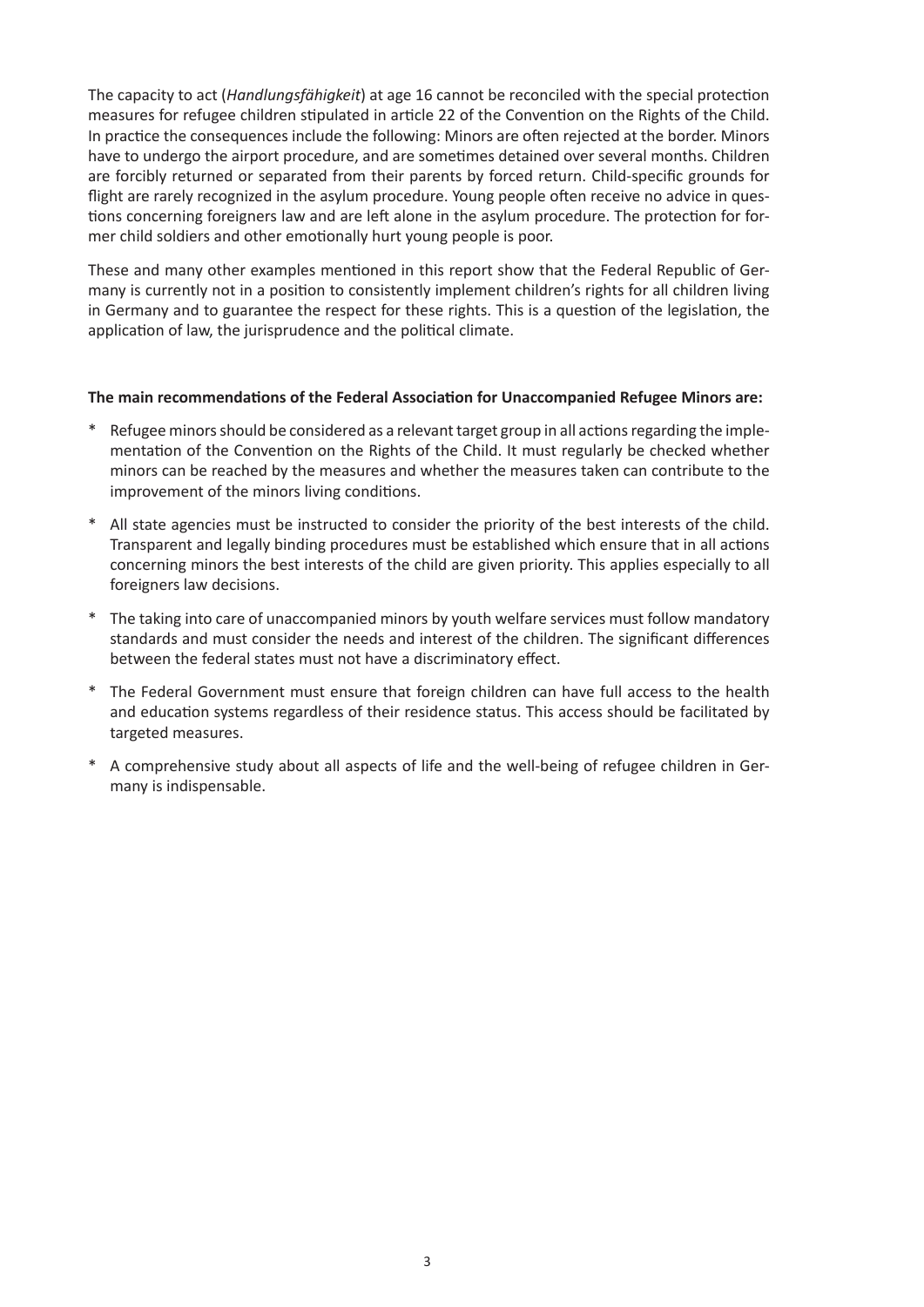# **Introduction**

- 1. This report presents the position of the Federal Association for Unaccompanied Refugee Minors (*Bundesfachverband Unbegleitete Minderjährige Flüchtlinge*) concerning the third and fourth periodic reports of the Federal Republic of Germany regarding the implementation of the Convention of the Rights of the Child (CRC) in Germany.<sup>1</sup> This supplementary report considers the situation of children and young people who have left their homes due to an emergency to seek refuge in Germany. It includes asylum seeking and refugee children, as well as children with tolerated stay (*Duldung*) and minors without legal residence status. The term refugee is therefore not to be understood in a strict legal sense. Both the situation of minors who arrive without parents, so-called unaccompanied minors, as well as the situation of minors who enter the country with their parents will be examined.
- 2. Since its foundation in 1998, the non-governmental organication Federal Association for Unaccompanied Refugee Minors represents young refugees and advocates for their rights.The association has 170 members that are organisations and individuals working with young refugees all over Germany. This wide membership provides the Federal Association for Unaccompanied Refugee Minors with an overview over the living conditions of young foreigners. The examples mentioned in this report represent several aspects of the every-day-work of our members and stand for many similar cases. The Federal Association for Unaccompanied Refugee Minors, in partnership with UNHCR, regularly evaluates the reception conditions for unaccompanied minors in federal states.<sup>2</sup> It also cooperates with UNICEF Germany and is part of the National Coalition for the Implementation of the CRC in Germany.
- 3. This supplementary report refers to the norms of the Convention on the Rights of the Child (CRC), the third and fourth periodic reports of the Federal Republic of Germany, the Concluding Observations of the UN Committee on the Rights of the Child for the second German state report and its General Comment No. 6. Already available are the supplementary reports of the National Coalition for the Implementation of the CRC in Germany and the report of the German Alliance against Child Soldiers.3
- 4. The Federal Association estimates the number of asylum seeking children, recognised refugee children and children with tolerated stay living in Germany around 100,000 persons. Of these, about 48,000 receive reduced benefits under the Asylum Seekers Benefits Act (*Asylbewerberleistungsgesetz*).<sup>4</sup>
- 5. In recent years, the number of unaccompanied minors has increased in Germany as everywhere in Europe. In 2011, youth welfare offices registered at least 3,787 unaccompanied minors (see tab. 1), whereas the Federal Office for Migration and Refugees *(Bundesamt für Migration und Flüchtlinge, BAMF)* registered 2,126 first asylum applications of unaccompanied minors (see tab. 2). The number of asylum applications from unaccompanied minors was similarly high in 2012 because the situation in many countries of origin remained hostile. Currently, the Federal Association for Unaccompanied Refugee Minors estimates that between 8,000 and 9,000 unaccompanied minors are living in Germany. Official social data from government authorities is not available on this group.
- 6. Very diverse young persons from different regions come to Germany. The main countries of origin are currently Serbia, Macedonia, Afghanistan, Iraq, Somalia, and Syria. Some minors come from other Arab countries, the West African region or the former Soviet republics. Their con-

<sup>1</sup> Third and fourth periodic reports of Germany (CRC/C/DEU/3-4), October 2010, http://www2.ohchr.org/english/bodies/crc/docs/AdvanceVersions/CRC-C-DEU-3\_4.pdf.

<sup>2</sup> Federal Association for Unaccompanied Refugee Minors, Evaluations of the federal states (*Bundesländer*), http://b-umf. de/index.php?/Projekte/evaluation-bundeslaender.html.

<sup>3</sup> National Coalition for the Implementation of the UN-Convention on the Rights of the Child in Germany, Supplementary Report of the National Coalition to the third and fourth Report of Germany, Berlin 2010, http://www.national-coalition.de/pdf/26-01-2010/Ergaenzender\_BerichtNC\_final\_eng.pdf; Deutsches Bündnis Kindersoldaten, Schattenbericht Kindersoldaten 2013, January 2013, http://www.kindersoldaten.info/kindersoldaten\_mm/downloads/Lobbyarbeit/ Schattenbericht+Kindersoldaten+2013-p-130.pdf.

<sup>4</sup> According to the Central Foreigners Registry (*Ausländerzentralregister*), January 2013.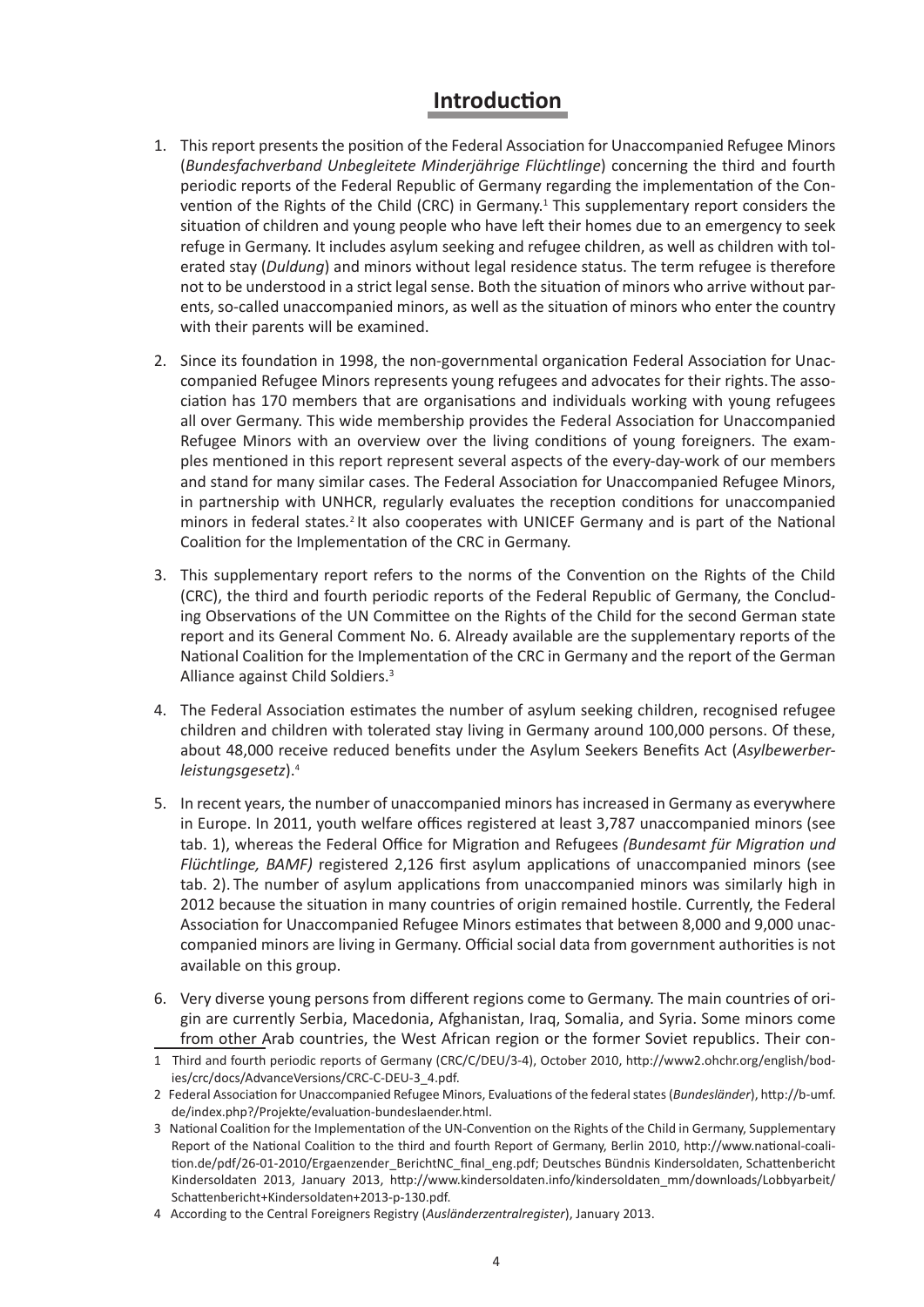cerns and motivations to leave their country are very diverse as well. They flee political persecution or displacement, because of abuse they have suffered or threats to their families. They are looking for a brighter future, the prospect of education and a life without existential threats.

- 7. The Federal Association for Unaccompanied Refugee Minors strongly challenges the description by the Federal Government of Germany of the reception conditions for unaccompanied minors. While it is true that in contrast to the situation of accompanied minors, the reception conditions for unaccompanied minors have improved in some federal states, there are still significant deficits.
- 8. In the state report, the Federal Government has failed to systematically comment on initial objectives, follow-up and remaining room for improvement during the reporting period. The situation of refugee minors is mentioned only occasionally. It is striking that the special educational needs and obstacles that refugee minors face, especially in the areas of access to education, health, social participation and family unity are mentioned only rarely in the state report. For long stretches, the situation of refugee minors is not considered at all.
- 9. In Germany, the implementation of basic children's rights is still a matter of origin. Children seeking refuge in Germany are at a disadvantage due to their immigration and social status. This report identifies significant gaps in dealing with these minors and offers recommendations to the government for a comprehensive implementation of children's rights for all children in Germany.

Berlin, 13 March 2013

Federal Association for Unaccompanied Refugee Minors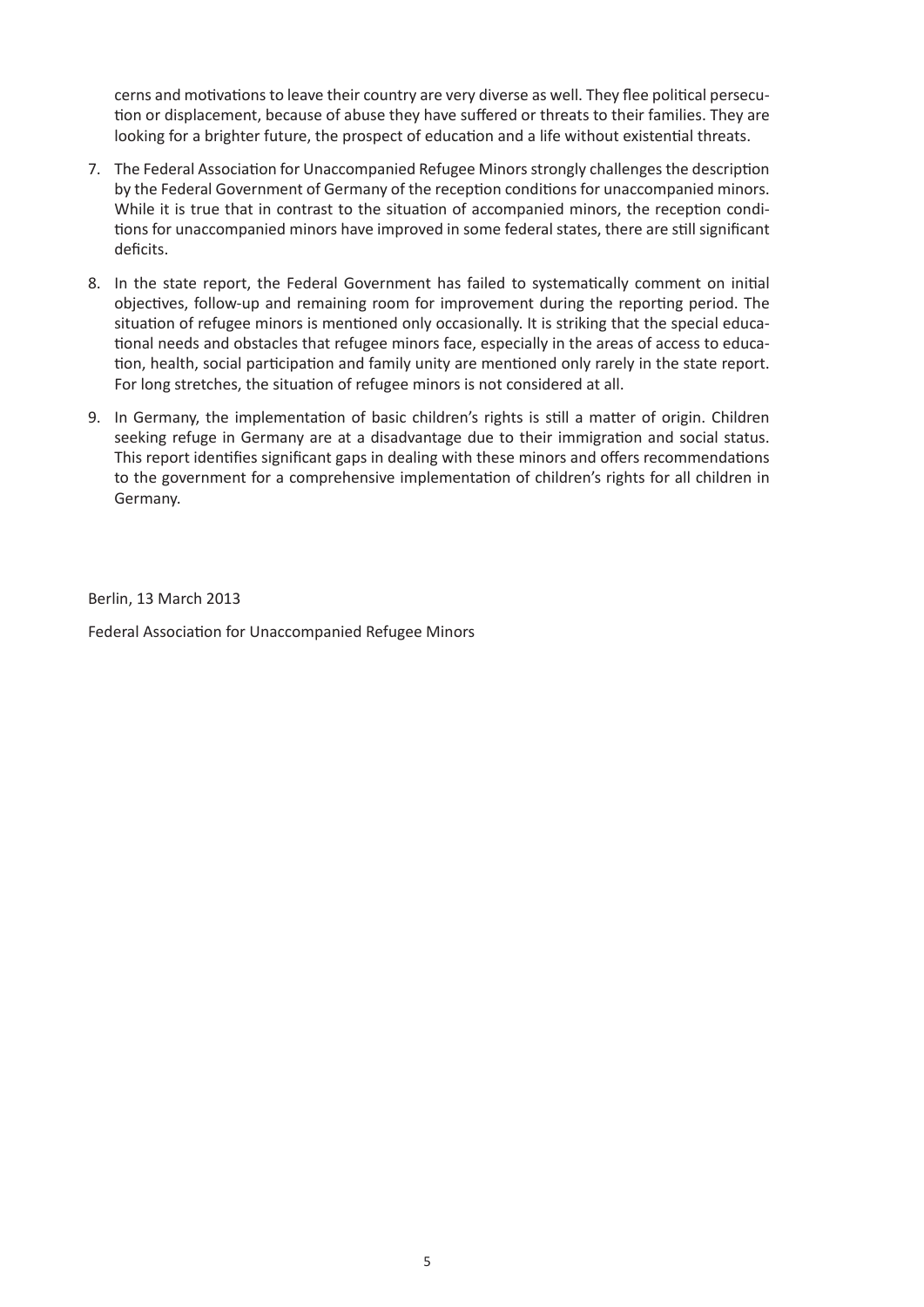# **I. General Measures of Implementation**

## *A. On the Implementation of the Rights of the Child (Arts. 4 and 41)*

10. In its concluding observations on the second periodic report of Germany, the UN Committee on the Rights of the Child suggested several key measures to the Federal Government to promote the implementation of children's rights. The Committee recommended, for example, to design a National Action Plan, which considered all aspects of the Convention on the Rights of the Child (CRC), to withdraw the reservation to the CRC and to establish an independent coordinating and monitoring system, both for the implementation of the CRC and the National Action Plan.<sup>5</sup>

#### *a) The National Action Plan for a Child-Friendly Germany 2005-2010*

- 11. The National Action Plan for a Child-Friendly Germany 2005-2010 (NAP) included the following priorities: equal opportunities through education, health promotion as a fundamental right, the participation of children and young people and ensuring a fair standard of living for all children.<sup>6</sup> Although these objectives are of considerable importance for refugee minors, they were not considered as target group in the implementation of these objectives.
- 12. As to refugee minors, the NAP aimed to provide: age-appropriate accommodation, clearing procedures for consultations on asylum and foreigners law matters, timely appointment of guardians, appropriate protection and humanitarian assistance. Unaccompanied minors should be supported in carrying out their claims for youth welfare services and access to education. In addition, the Federal Government wanted to examine whether "a study on the number and life situation of child refugees will be commissioned in 2005 which covers aspects like accommodation, youth welfare assistance and access to education and training".<sup>7</sup>
- 13. From the outset the NAP did not have effective implementation mechanisms, in particular, it lacked financial support. The NAP did not pursue sustainable concepts, and no successor projects were put in place in order to continue working towards the set objectives. Moreover, the targets had no binding character and were not supported by the federal states and municipalities.
- 14. None of the announced targets were met. The study on the situation of refugee children in Germany was never started, the Federal Government has not taken measures to improve the housing situation of unaccompanied minors, access to education has not improved and health care for minors does still not meet medical standards.<sup>8</sup> The NAP has not brought any noticeable improvement for young refugees and children with uncertain residence status. Only the requirement for youth welfare offices to take unaccompanied minors into care, which was achieved by the revision of § 42 Book VIII of the Social Code (*SGB VIII*), was a legal improvement.
- 15. The federal states are free to continue their current practice, according to which 16- and 17-yearold unaccompanied minors are accommodated as adults. Until today, 16- and 17-year-old unaccompanied minors are often not taken into care for example in Eisenhuettenstadt, Chemnitz and Munich. The Federal Government is aware of the issue, but a working group specifically created to address this problem was disbanded in 2009, without result. In some federal states, the reception facilities for unaccompanied minors were improved at the instigation of the responsible state government and were made equal to accommodation of German youth, e.g. in North

<sup>5</sup> UN Committee on the Rights of the Child, Concluding Observations: Germany, CRC/C/15/Add.226, 01/30/2004, http:// daccess-dds-ny.un.org/doc/UNDOC/GEN/G04/405/24/PDF/G0440524.pdf?OpenElement, p. 4.

<sup>6</sup> Federal Ministry for Family Affairs, Senior Citizens, Women and Youth, National Action Plan for a child-friendly Germany 2005-2010, Berlin 2006, www.bmfsfj.de/BMFSFJ/Service/Publikationen/publikationen,did=95352.html.

<sup>7</sup> Ibid. p. 96.

<sup>8</sup> For information on access to education see chapter VII and UNHCR, Storost, Ulrike, Access to Quality Education for Asylum seeking and Refugee Children in Europe: Germany Country Report, Geneva January 2009; on health care see chapter VI.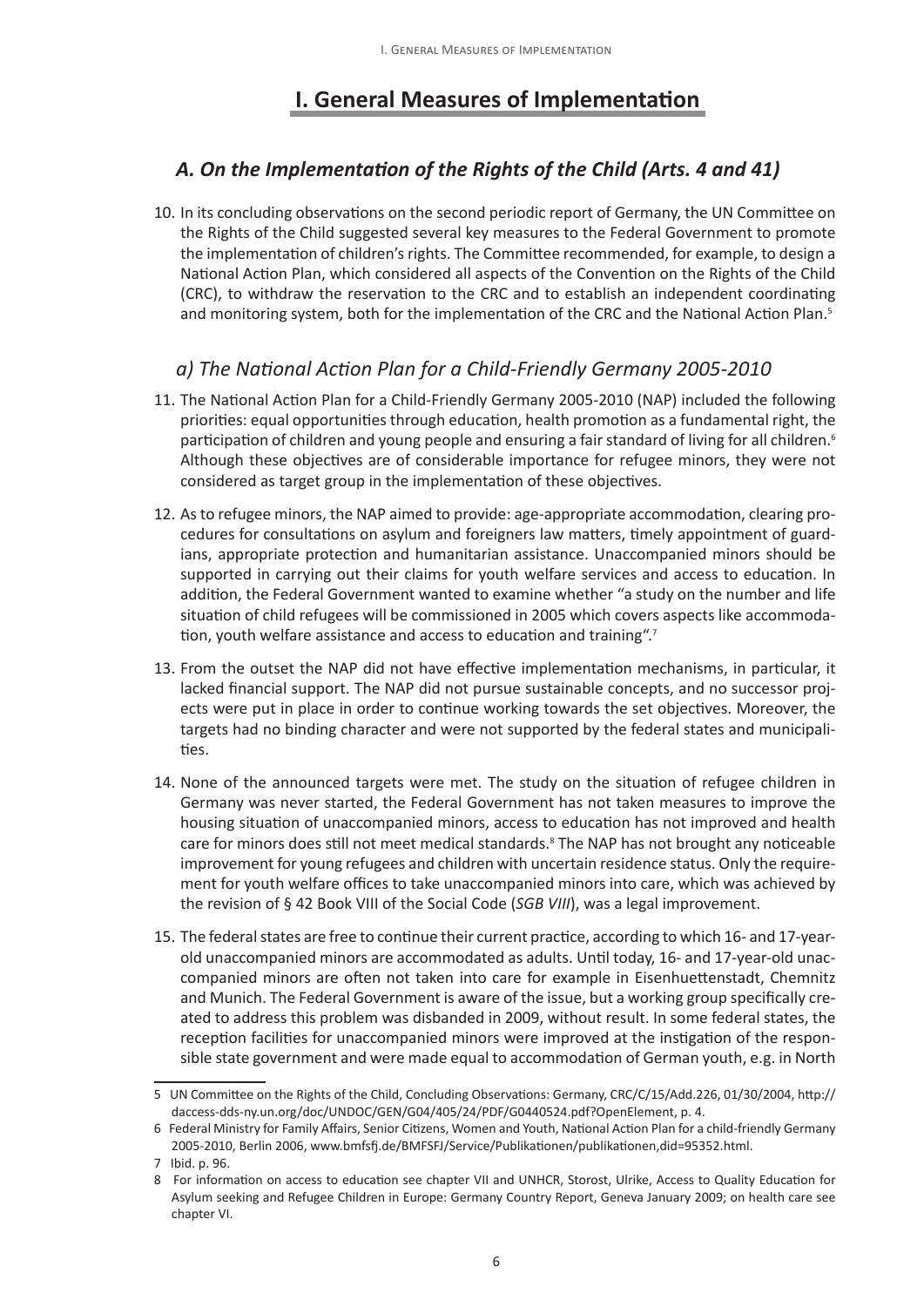Rhine-Westphalia, Baden-Wuerttemberg, Rhineland-Palatinate, Saarland and Hesse.

#### *Example 1: Bayernkaserne Munich*

The recasting of § 42 Book VIII of the Social Code (*SGB VIII*) on 1 October 2005 clearly establishes that every youth welfare office is obliged to take into care all unaccompanied minors immediately after they arrive in Germany, to provide protection and support, to accommodate him or her temporarily in a child-friendly manner and to clarify any youth welfare needs.

In Munich, in the federal state of Bavaria, 16-and 17-years old minors are placed in an initial reception center (Erstaufnahmeeinrichtung), due to their legal capacity to act in asylum matters.

In January 2013, 190 unaccompanied minors were accommodated in the initial reception center "Bayernkaserne", a former military barrack, even though it is laid out for only 90 persons. This means that up to six persons have to share one room. There are only very few cooking facilities (one kitchen for 80 minors who have to cook on their own) available and the bathrooms are in a very bad condition. The center does not include a recreational room and only few leisure activities are offered. A very low number of staff is not able to support the minors effective. The minors do not get adequate support specially in the evening and during the night when only private security staff is present. Often minors have to stay 12 months and longer in this reception center.

In January 2012, 60 minors organised a hunger strike to protest against the described situation. Of those, 20 had to hospitalised.<sup>9</sup>

In February 2013 the situation escalated again and the regional press reported several times about the bad conditions and the violent conflicts between the minors and the security staff. In spite of all the protests, the government of Bavaria still does not include the 16- and 17-old minors in the regular youth welfare system and move them out of the overcrowded initial reception center (*Erstaufnahmeeinrichtung*).<sup>10</sup>

#### *b) Withdrawal of the reservation on the CRC*

- 16. The Federal Government has withdrawn the reservation *(Vorbehaltserklärung)* to the Convention on the Rights of the Child (CRC) on 15 July 2010. The reservation included among others that the CRC did not have to be applied in a national context and that foreign children could be treated differently than German children. While the withdrawal of the reservation is to be welcomed, the requirements of the CRC are not automatically satisfied without any legal changes, as the Federal Government wrongly stated.<sup>11</sup>
- 17. Regardless of its legality, the reservation had far-reaching implications for the treatment of foreign minors. Several institutions, including the German National Institute for Human Rights and the German Lawyers Association, have elaborated on the legal consequences that the withdrawal of the reservation should have on national law.12

<sup>9</sup> Documents concerning the situation in the *Bayernkaserne* and all the protest were collected by the initiative Youth Without Borders (*Jugendliche ohne Grenzen*): http://bayern.jogspace.net/tag/hungerstreik/.

<sup>10</sup> See Loerzer, Sven, Refugee Minors Left Alone (*Original: Minderjährige Flüchtlinge im Stich gelassen*), Süddeutsche Zeitung, 3.3.2013, http://www.sueddeutsche.de/muenchen/minderjaehrige-fluechtlinge-im-stich-gelassen-1.1614531.

<sup>11</sup> On the opinion of the Federal Government see Reply to the question asked concerning the withdrawal of the reservation to the CRC by Josef Winkler, 31.01.2011, p. 40 ff., http://www.josef-winkler.de/fileadmin/user\_upload/pdfs\_ antraege/2007\_antraege/1604205\_GA\_UN\_Kinderrechtskonvention.pdf; and Plenary protocol of the 39th sitting of the Federal Parliament, 05/05/2010, http://dip21.bundestag.de/dip21/btp/17/17039.pdf.

<sup>12</sup> German Institute for Human Rights, Cremer, Hendrik, The UN-Convention on the Rights of the child: Application after the withdrawn of the reservation (*Original: Die UN Kinderrechtskonvention: Geltung und Anwendbarkeit nach Rücknahme der Vorbehalte*), January 2012, http://www.institut-fuer-menschenrechte.de/no\_cache/de/publikationen. html; German Lawyers Association, Statement concerning the withdrawal of the German reservation to the CRC, http://www.anwaltverein.de/downloads/stellungnahmen/SN-10/SN57-10.pdf.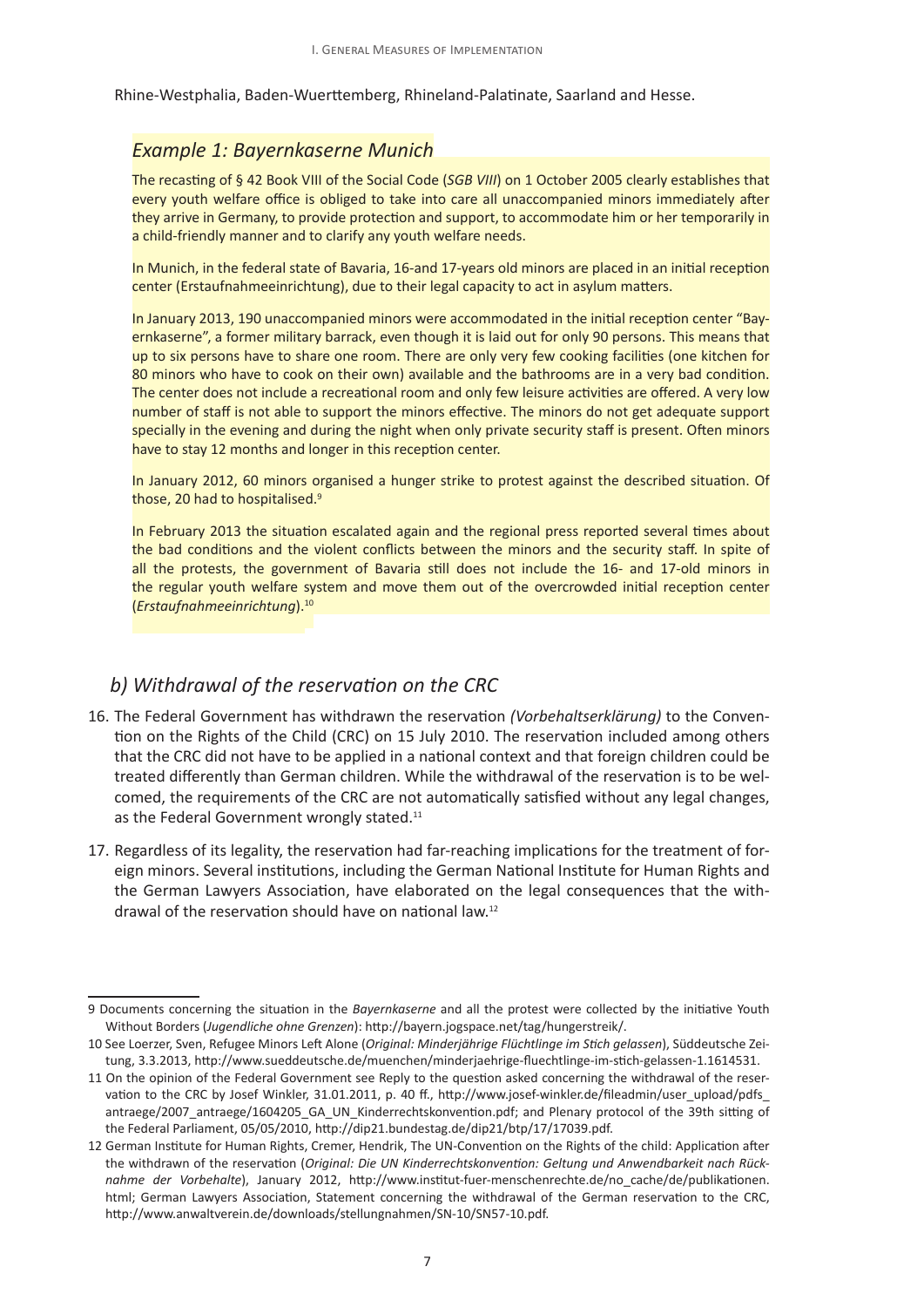#### *c) Coordination and Monitoring System for the Implementation of the CRC*

18. The coordination of the implementation of children´s rights concerns a number of bodies. However, there is no mechanism implemented that would allow to collect violations of children's rights in one institution and based on that systematically identify need for action for the Federal Government. Individual complaints are not recorded. Minors who live with their family in communal residences (*Gemeinschaftsunterkünfte*) are often not able to report their concerns and problems to a person or institution that could contribute to an improvement. The collection and analysis of information is missing not only in relation to violations of children's rights, but also on the situation of young refugees in Germany in general.

## *B. Dissemination of Information on the CRC (Art. 42)*

- 19. For young refugees arriving in Germany, there is no adequate information material on the implementation of children's rights in Germany. This prevents the young refugees from effectively exercising their rights.
- 20. Because of the lack of such material, the Federal Association for Unaccompanied Refugee Minors created an information booklet in child-friendly language for unaccompanied minors, which contains information about the most important rights.<sup>13</sup> This booklet is not available to all unaccompanied minors, especially government agencies do not use it effectively. Information for accompanied minors does not exist at all.
- 21. The experience of the members of the Federal Association for Unaccompanied Refugee Minors shows that employees of private and public institutions, particularly of youth welfare services, foreigners offices and courts are not adequately informed about the content and legal significance of the CRC.

- *\* In all measures for the implementation of the CRC refugee children should be considered as a relevant target group. Whether measures reach minors and contribute to the improvement of the living conditions has to be monitored.*
- *\* The National Action Plan 2005-2010 did not eliminate the structural deficiencies in the protection of minors. A new action plan with binding targets and adequate financial allocations is needed.*
- *\* All unaccompanied minors must be fully integrated into the national youth welfare system. The existing legal provision has to be enforced. Young people must be accommodated in appropriate facilities of youth welfare agencies.*
- *\* A comprehensive independent survey in all areas of life and well-being of refugee minors in Germany is indespensable.*
- *\* The Federal Government needs to adapt national law to the withdrawal of the reservation to the CRC, in particular on the issues of the best interests of the child and non-discrimination and especially in asylum and residence law.*
- *\* A central and independent institution should be established to coordinate and monitor the implementation of children's rights. Such a body must be able to coordinate, advise and intervene, if necessary.*
- *\* Youth welfare offices must pay more attention to the situation of refugee children living with their families and monitor compliance with their rights.*

<sup>13</sup> Federal Association for Unaccompanied Refugee Minors, Welcome to Germany: A Guide for Unaccompanied Minors, 2010, http://www.b-umf.de/index.php?/Datenbanken-und-Material/paper-des-b-umf.html#Willkommen. To date the brochure is available in German, English, French, Vietnamese, Somali, Dari and Arabic.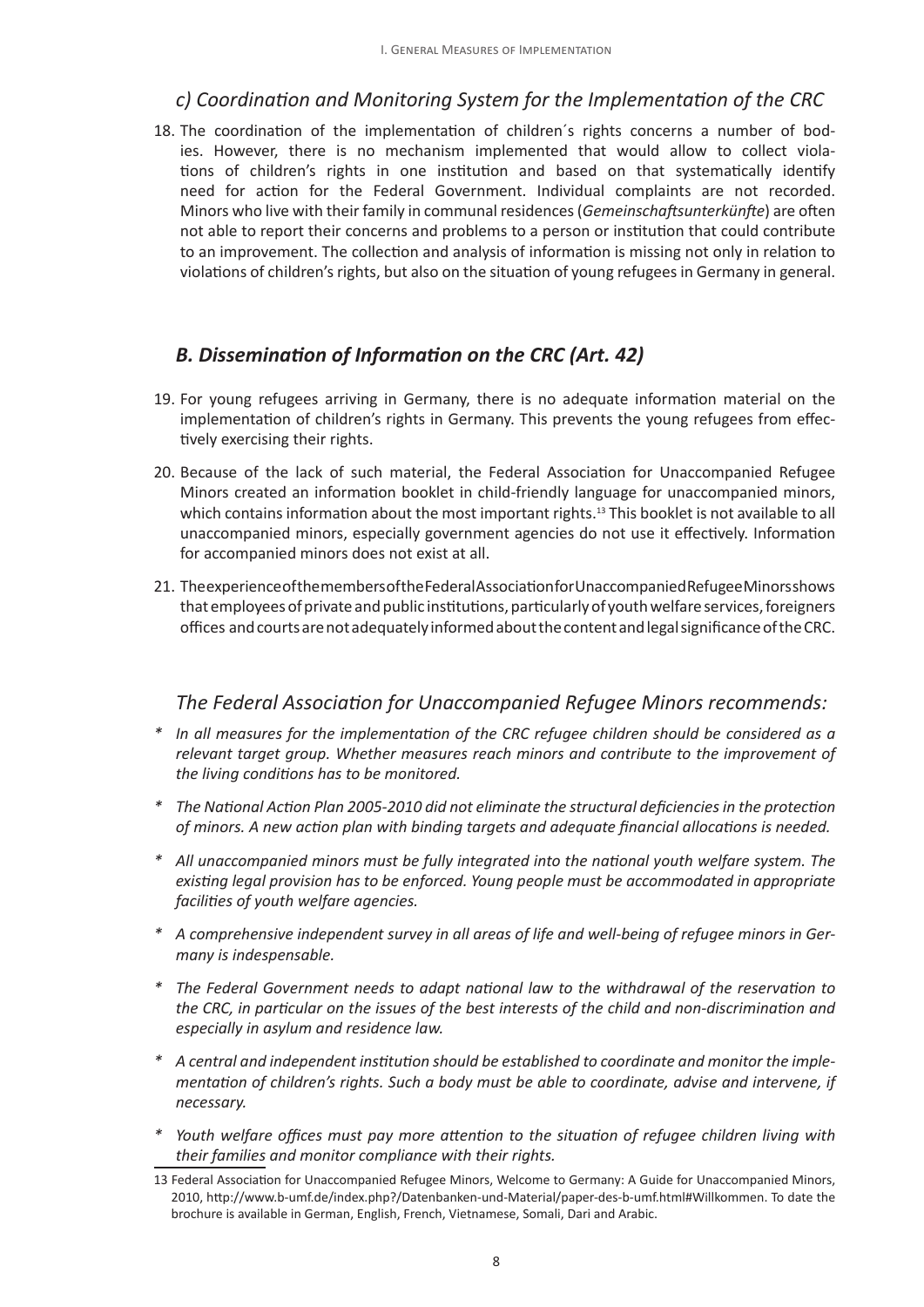- *\* Information material on their rights must be made available to all refugee minors upon arrival to Germany.*
- *\* Persons who are in professional contact with refugee minors have to be knowledgeable about the content, importance and practical relevance of the CRC.*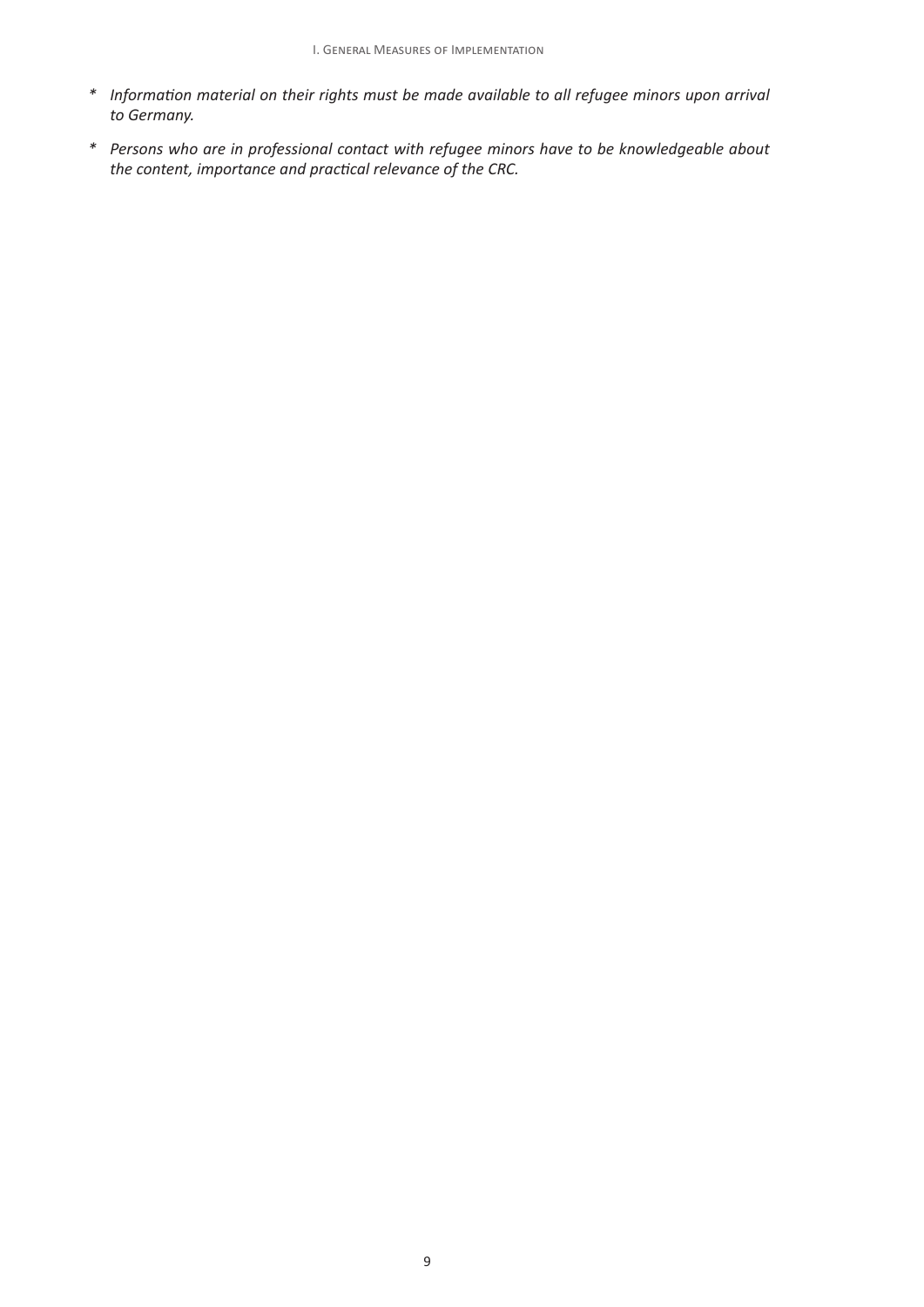# **II. Definition of the Child**

- 22. The Federal Government stated in its report that "the special situation of unaccompanied minor foreigners who have reached the age of 16 has been unmistakably brought to the attention of political decision makers and of society".<sup>14</sup> Yet some of these young people continue to be treated as adults: In all questions pertaining to matters of asylum and residence status they have legal capacity to act *(Handlungsfähigkeit)* according to § 80 Residence Act *(Aufenthaltsgesetz)* and § 12 Asylum Procedure Law *(Asylverfahrensgesetz)*. Consequently many minors apply for asylum, without legal advice or support. Having legal capacity to act before reaching maturity, as practised in Germany, is not compatible with article 1 of the Convention of the Rights of the Child (CRC).<sup>15</sup>
- 23. In some federal states unaccompanied minors are accomodated in reception centers with adult asylum seekers and do not receive any child-specific services and protection.16 As a consequence of their legal capacity to act as 16-year-olds, these minors do not get a free legal counsel.<sup>17</sup>
- 24. The Federal Government did not change asylum and residence regulations after the withdrawal of the reservations to the CRC, in order for all minors to receive the same protection and the ability to exercise the same rights. The Federal Government does not regard 16- and 17-yearold minors as minors, as it sets out in April 2012 in a response to the parliament *(Bundestag)*. When asked how many children weren taken into custody by the federal police *(Bundespolizei)* it replied that "the concept of minor is interpreted pursuant to § 80 of the Residence Act and § 12 Asylum Procedure Law".18 This means that only minors younger than 16 are considered as minors.
- 25. Moreover, minors who have to be age assessed often receive a birth date which makes them adults, due to faulty and questionable age determination.19 As a result, these young people are deprived of key rights. The minimum standards for age determinations, as stipulated in General Comment No. 6 of the UN Committee on the Rights of the Child, are often ignored.

- *\* Only persons who have reached the age of 18 should have full legal capacity to act on matters of asylum or foreigners law. At the same time, all rights for minors to participate in procedures concerning them and respect for their views have to be implemented, including for the application for asylum.*
- *\* No minor shall be deprived of his or her rights by erroneous age determination.*

<sup>14</sup> Third and fourth periodic state reports Germany, para. 60.

<sup>15</sup> See Schmahl/Schmahl, Comment on the CRC, 2012, Art. 1, no. 12, http://beck-online.beck.de/Default. aspx?vpath=bibdata/komm/SchmKoKRK\_1/KindRechteUeb/cont/SchmKoKRK.KindRechteUeb.a1.glVI.htm.

<sup>16</sup> Among others Bavaria, Saxony, Brandenburg and Schleswig-Holstein.

<sup>17</sup> Higher Regional Court Karlsruhe (*Oberlandesgericht Karlsruhe*), Case 2 UF 172/10, 12/2/2010, http://openjur. de/u/335548.html.

<sup>18</sup> Federal Government, Reply to a question (*Kleine Anfrage*) by the members of parliament Ulla Jelpke, Jan Korte, Agnes Alpers, other members of Parliament and the fraction DIE LINKE. Additional information on the asylum statistics for the first quarter of 2012, Drucksache 17/9465, 27.4.2012, http://dip21.bundestag.de/dip21/btd/17/122/1712234.pdf, p. 16, translation by the authors.

<sup>19</sup> On age determination see chapter VI. Civil Rights and Freedoms.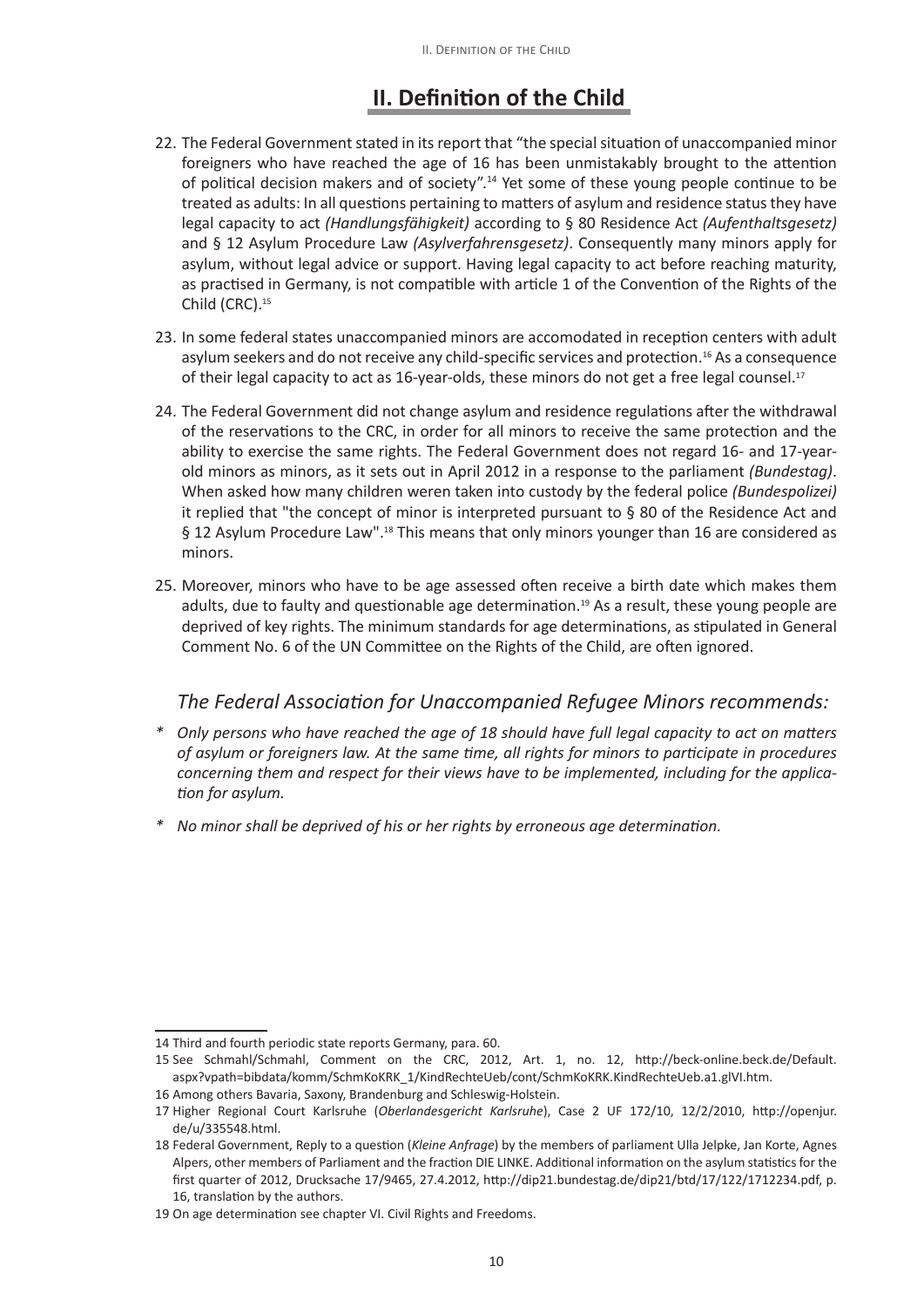## **III. General Principles**

#### *A. Non-Discrimination (Art. 2)*

- 26. After the last examination of Germany, the UN Committee on the Rights of the Child was "concerned at the de facto discrimination against foreign children" in Germany.<sup>20</sup> The differences within the country in the way of dealing with children and different range of services available to them could amount to discrimination. The Committee recommended to "carefully and regularly evaluate existing disparities in the enjoyment by children of their rights" and that Germany "strengthen its administrative and judicial measures to prevent and eliminate de facto discrimination against foreign children or children belonging to minorities".<sup>21</sup> Every form of discrimination, whether overt or covert, is an attack on the human dignity of the child and can limit or destroy the ability of the child to benefit from all educational and developmental opportunities, so the UN Committee on the Rights of the Child.<sup>22</sup>
- 27. Careful and regular review of the exercise of children's rights, as the Committee called for, has so far not been undertaken in relation to refugee children and the Federal Government does not mention such a plan in its state report. There is hardly any data available about what social, health and educational services young refugees receive or do not receive. Many young refugees suffer from living in a remote facility (*Gemeinschaftsunterkunft*) in poverty and without cash, without access to education and no participation in social life.
- 28. The Federal Government has made no effort to harmonise the widely differing living conditions for unaccompanied refugee minors in the federal states. On the contrary, the differences have grown due to the different implementation of the revised legislation on the obligation of youth welfare services to take all minors into care according to § 42 Book VIII of the Social Code (*SGB VIII*). If and how minors are integrated in the German national youth welfare system depends very much on in which federal state they live. <sup>23</sup>
- 29. There are federal regulations that discriminate against refugee minors compared to German minors. Germany is the only European country that still enacts the residence requirement (*Residenzpflicht*), which obliges asylum seekers to stay in the commune they are distributed to. This requirement also applies to minors and forbids them to move freely in Germany. Many foreigners offices prohibit minors to visit relatives in other federal states or communes or to participate in school trips. Most states have relaxed the residence requirement, which ensures freedom of movement within the borders of the federal state, but not beyond.
- 30. With regard to access to social benefits, minors in the asylum procedure and with uncertain residency status are clearly at a disadvantage compared to German youth. In 2009, 48.000 minors receive benefits under the Asylum Seekers Benefits Act *(Asylbewerberleistungsgesetz)*. 24 The benefits have been increased following a judgment of the Federal Constitutional Court (*Bundesverfassungsgericht*) of 18 July 2012 because they violated the "fundamental right to a decent minimum income".<sup>25</sup> But still, the law foresees lower benefits for foreign children than for German children and a very limited access to health services. The benefits may also be issued in kind, which are often substandard, or in vouchers, which restricts the self-determination and well-being of minors. In 2009, 16.146 minors received benefits in kind or vouchers (see tab. 6). Low benefits, vouchers and in kind benefits are used to deter asylum seekers. The German

<sup>20</sup> UN Committee on the Rights of the Child, Concluding observations: Germany, CRC/C/15/Add.226, 01/30/2004, http:// daccess-dds-ny.un.org/doc/UNDOC/GEN/G04/405/24/PDF/G0440524.pdf?OpenElement, Para. 23.

<sup>21</sup> Ibid., para. 24.

<sup>22</sup> CRC, General Comment No. 1, CRC/GC/2001/1, http://www.unhcr.org/refworld/type,GENERAL,,,4538834d2,0.html, para. 10.

<sup>23</sup> On access to education see chapter VII and on special protection measures see chapter VIII.

<sup>24</sup> Federal Statistical Office, Special Series 13, Series 7, 2009, https://www.destatis.de/DE/Publikationen/Thematisch/ Soziales/Asylbewerberleistungen/Asylbewerber2130700097004.pdf? blob=publicationFile, p. 11.

<sup>25</sup> Federal Constitutional Court, 1 BvL 10/10, 7/18/2012, para. 1 - 140, http://www.bverfg.de/entscheidungen/ ls20120718\_1bvl001010.html. Translation by the authors.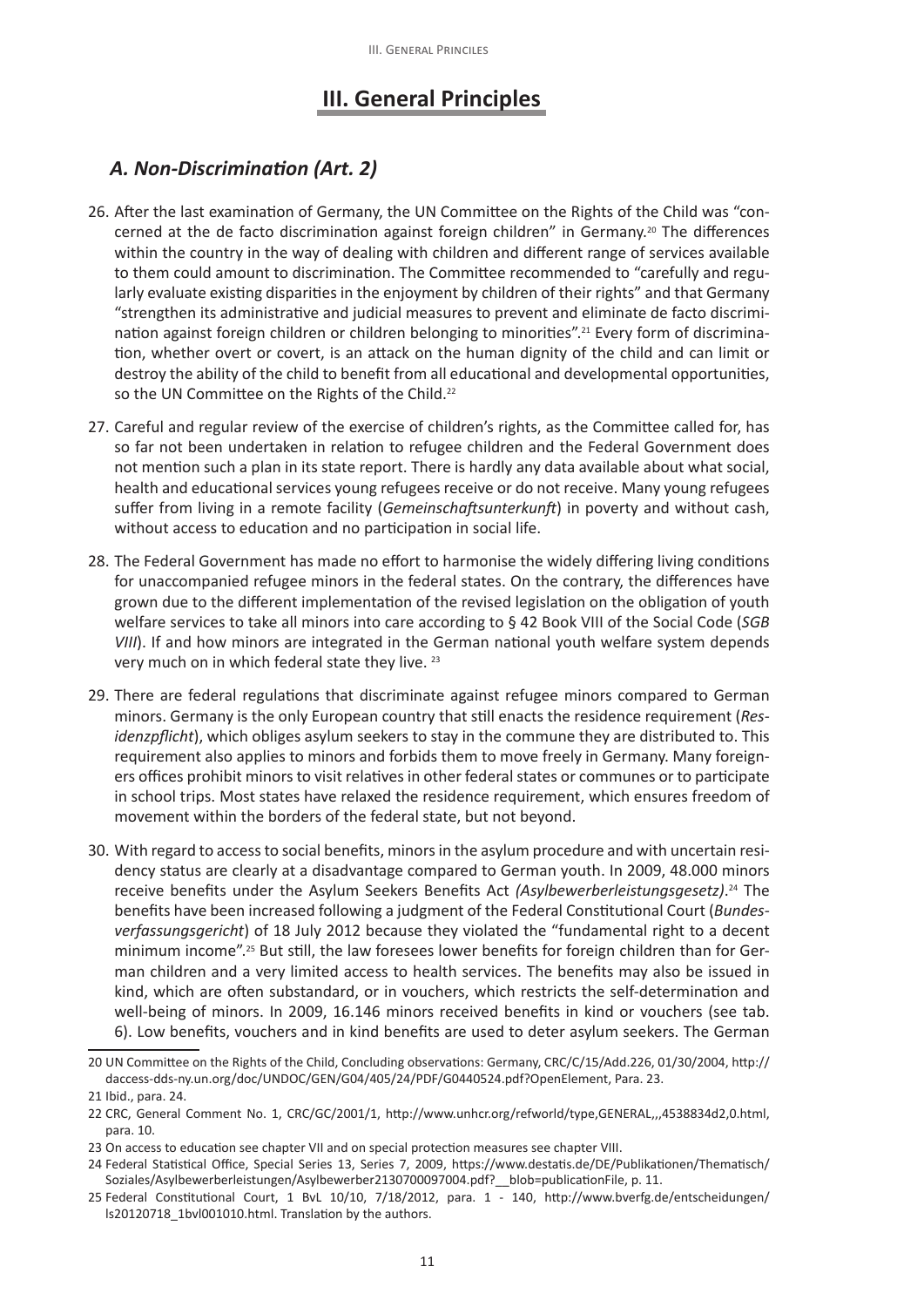Minister of the Interior Hans-Peter Friedrich called on the federal states on 12 October 2012 to make more use of this practice.<sup>26</sup>

- 31. The legal claim for foreign minors for youth welfare services is limited.<sup>27</sup> Minors and their families do have the right to assistance and advice from youth welfare services, but this claim is rarely fulfilled in particular for accompanied minors. Many refugee families and families with uncertain residence status receive no support from the youth welfare office or other social institutions.
- 32. If young foreigners who have just turned 18 continue to receive youth benefits, they run the risk of forced return. Even though young adults can legally receive youth welfare benefits up until the age of 21, the receipt of such services by adults gives cause for discretionary expulsion.<sup>28</sup>

#### *Example 2: Residence Requirement (Residenzpflicht)*

A youth group from a home for short- and middle-term accommodation in Hesse, in which both German and foreign teenagers live together, planned a summer camp in northern Germany. The foreign minors needed the permission of the foreigners office Wetzlar for this trip. The permission was refused by the foreigners office without considering the CRC or the interests of the child.

In consultation with guardians and lawyers, the young people filed applications for interim measures according to § 123 Administrative Procedure Law (*Verwaltungsgerichtsordnung*) with the Administrative Court (*Amtsgericht*) Giessen to allow participation in the journey. The court ruled against the minors, again without considering the CRC or the interests of the child. The planned summer camp in Schleswig-Holstein did not take place. The court stated that in the future, "the composition of the group must be aligned with legal requirements, which possess a fine staged system of residence rights."29

*Interview by the Federal Association for Unaccompanied Refugee Minors with the group leaders of the youth group on 5 July 2010.*

#### *B. Best Interests of the Child (Art. 3)*

- 33. In German, "the best interests of the child" is commonly translated as "*Kindeswohl*". *"Kindeswohl"*, however, would re-translate as "welfare of the child" and has a long legal tradition in Germany, especially in connection with the withdrawal of parental care. Therefore that usage is ambivalent.30 Particularly in the context of the discussion on children right's in the Constitution (*Grundgesetz*), the Federal Government shows that it interprets the best intersts of the child from the perspective of the parents and not the child.
- 34. The Federal Government describes *Kindeswohl* as a "guiding principle of German law".31 But the Federal Government has not taken measures to ensure that the best interests of the child are a primary concern in all procedures relating to children. The restrictive interpretation of foreigners and asylum law usually does not respect the best interests of the child. This concerns many different areas, such as age assessment practices, the obligation to live at reception centers, the residence requirement *(Residenzpflicht)*, airport asylum procedures, issuance of work permits, access to health care, compulsory registration *(Meldepflicht)*, redistribution of refugees within the whole state and within each federal state, refusal of entry at the border, and custody pend-

<sup>26</sup> Schäfer, Jan and Solms-Laubach, Franz, Minister of Internal Affairs Friedrich: What are you doing against asylum abuse?, www.bild.de, 10/13/2012, http://www.bild.de/politik/inland/hans-peter-friedrich/innenminister-klagt-ueberfluechtlings-ansturm-auf-deutschland-26683892.bild.html.

<sup>27</sup> See § 6 para. 2 and para. 4 Book VIII of the Social Code (*SGB VIII*).

<sup>28</sup> According to § 55 para. 2 para. 7 of the Residence Act (*Aufenthaltsgesetz*). Theoretically, one can receive benefits until the age of 26, but this occurs only rarely in practice.

<sup>29</sup> Translation by the authors.

<sup>30</sup> See Liebel, Manfred, Kindeswohl or Best interests of the Child – A mere fight about words? (Original: *Kindeswohl oder Kindesinteresse – ein bloßer Streit um Worte?*), in: SOZIALEXTRA, October 2005, p. 42.

<sup>31</sup> Third and fourth periodic reports of Germany, para. 76.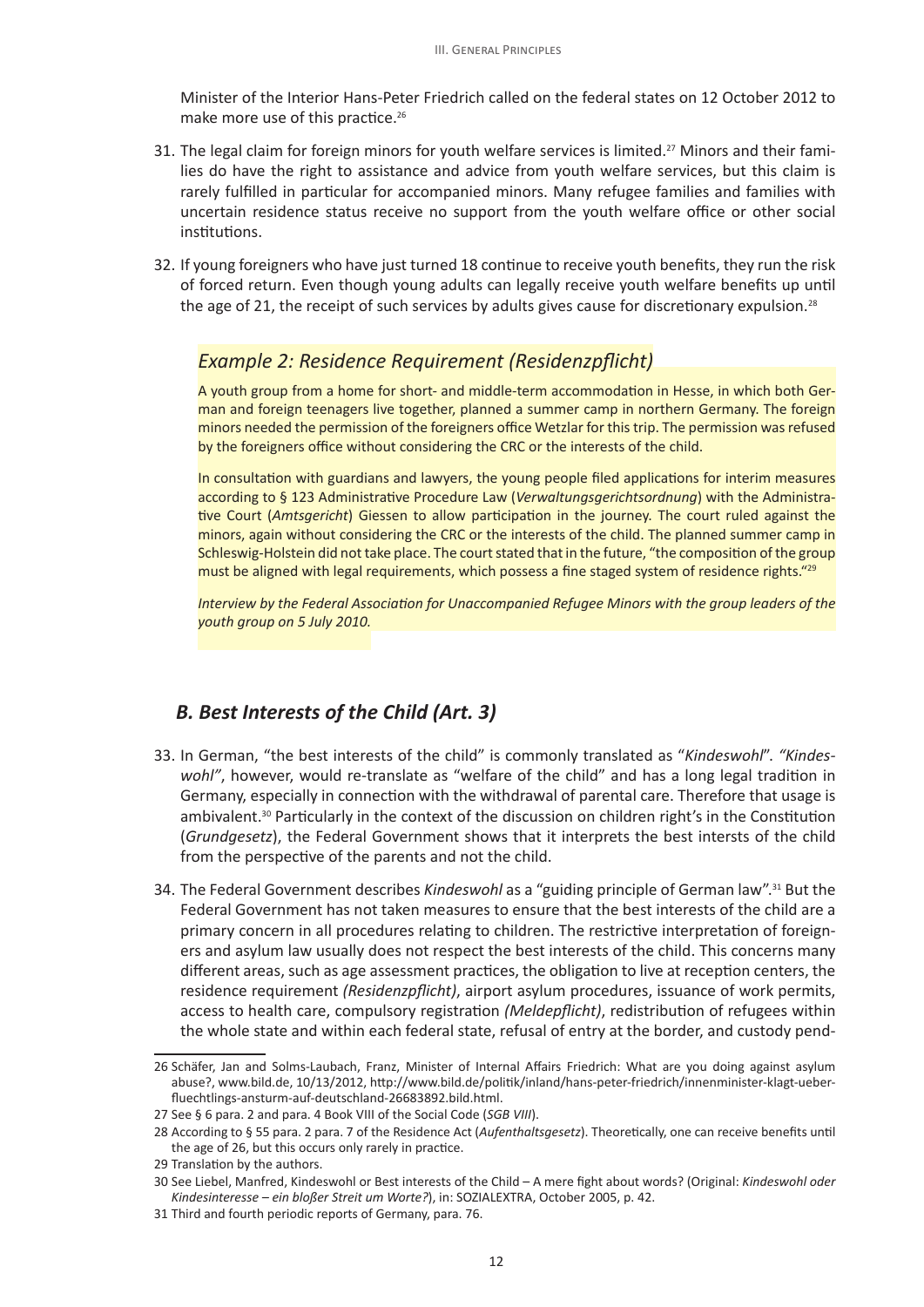ing forced return.<sup>32</sup>

# *C. Taking Account of the Opinions of the Child (Art. 12)*

- 35. The Federal Government describes the participation of children as "a guiding principle of the German legal order".33 Thus, the participation of children and young persons was established for example for youth welfare service measures and in court proceedings.<sup>34</sup>
- 36. In practice, however, the instruments introduced by law to strengthen the participation of children and young people are not consistently implemented. For example, the hearing of the child, which should take place before the guardian is appointed by a family court, is not held in many municipalities. Respect for the views of the child in the care planning process is complicated by the fact that in many cases the range of available services is limited. Thus, theoretically promising approaches remain without effect in practice.
- 37. Further, participation is impossible if the necessary information is not passed on to the recipient. The measures of the youth welfare services and the asylum and foreigner law are extremely complex and difficult to understand for the layman. In addition, unaccompanied minors find themselves - especially in the first months after their arrival - in a cultural context they are not familiar with. It is therefore necessary, as a first step, to provide the young people with the information they need for their active involvement.
- 38. In immigration matters, the opinion of the child is not considered at all. The distributions of children to the federal state and within the federal state do not take into account the views of the child and are made following a distribution formula.<sup>35</sup> Children are often distributed to remote facilities in areas they do not want to go to, without access to education and limited infrastructure. Moreover, it is questionable how well young refugees can be reached by the existing instruments for participation. There are no empirical findings to substantiate any statements.

- *\* Article 3 of the CRC has to be included in national law truly reflecting "best interests of the child", and not "welfare of the child". The primacy of the interests of the child shall be included in the Residence Act (Aufenthaltsgesetz) and the Asylum Procedure Law (Asylverfahrensgesetz). In addition, all internal regulations (Ausführungsbestimmungen) must be amended accordingly.*
- *\* The diverging application of the CRC and national law in the federal states must be harmonised. The differences between the federal states must not lead to discriminatory inequality.*
- *\* Data must be collected to assess the extent to which discrimination of refugee minors hinders their access to education, social and health services. In this survey, the perspective and views of children should be considered.*
- *\* The residence requirement (Residenzpflicht) must be repealed in order to allow minors to visit relatives and receive visitors.*
- *\* The youth welfare offices, as the competent authorities, must respond to information about discrimination against refugee minors with appropriate support for young people and their families.*
- *\* Consideration of the best interests of the child must be included in all trainings of employees of state agencies. Employees should thereafter be able to identify scope for discretion and shall in*

<sup>32</sup> See chapter VIII Special Protection Measures. 33 Third and fourth periodic reports of Germany, paras. 82 f.

<sup>34</sup> Ibid., paras. 90 and 91.

<sup>35</sup> Asylum seekers and undocumented migrants are distributed according to § 50 Asylum Procedure Law *(Asylverfahrens-*

*gesetz)* or § 15 a Residence Act *(Aufenthaltsgesetz)*.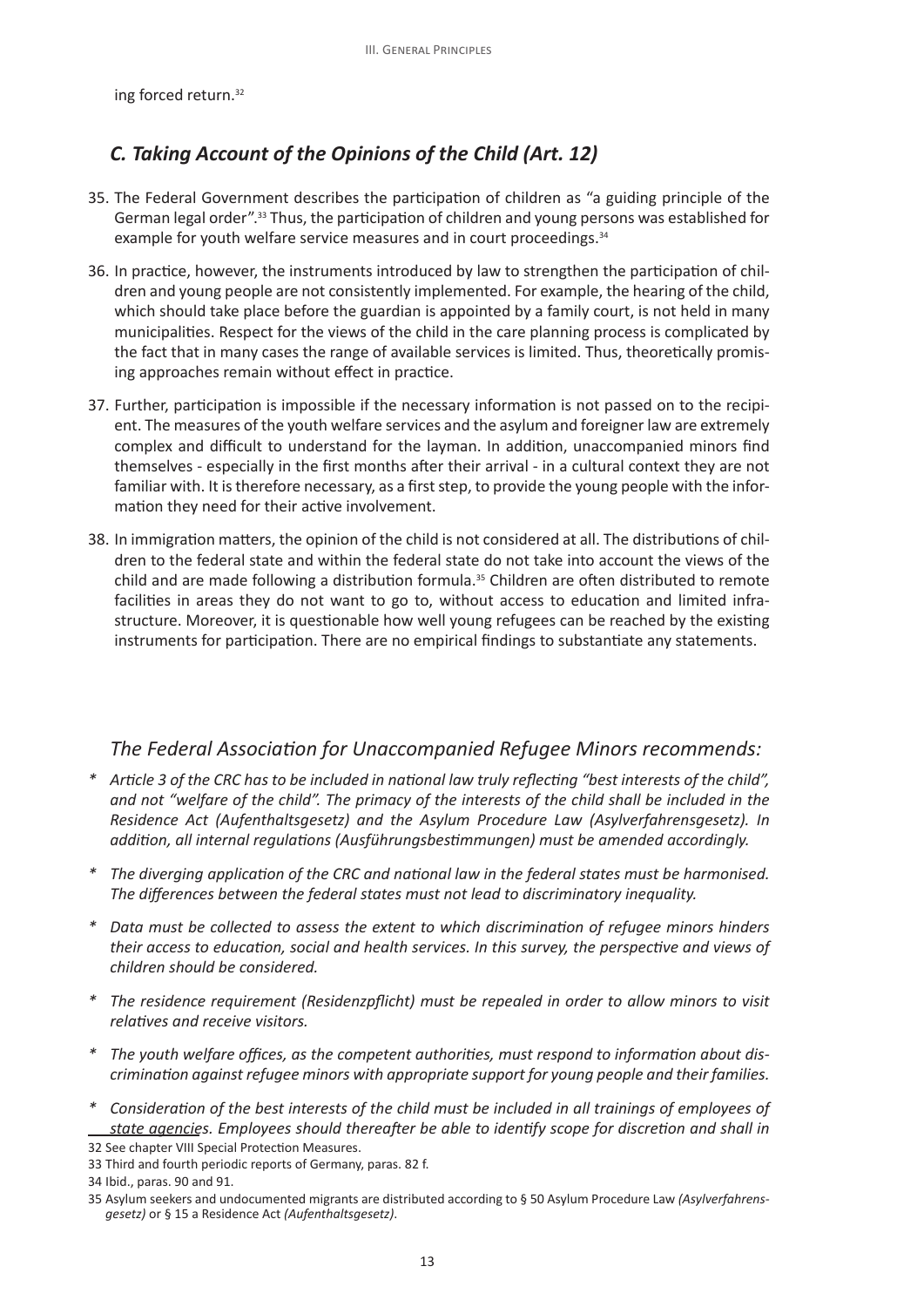*consequence be able to make decisions within this scope.* 

- *\* All proceedings concerning children and young people in the field of child and youth welfare services, as well as in the area of foreigners and asylum law, have to be explained in a child-friendly manner. It is also important that the information accessible to young people be in a language they can understand.*
- *\* Empirical research is needed to obtain a deeper understanding of how children and young people currently participate in all matters relevant to them.*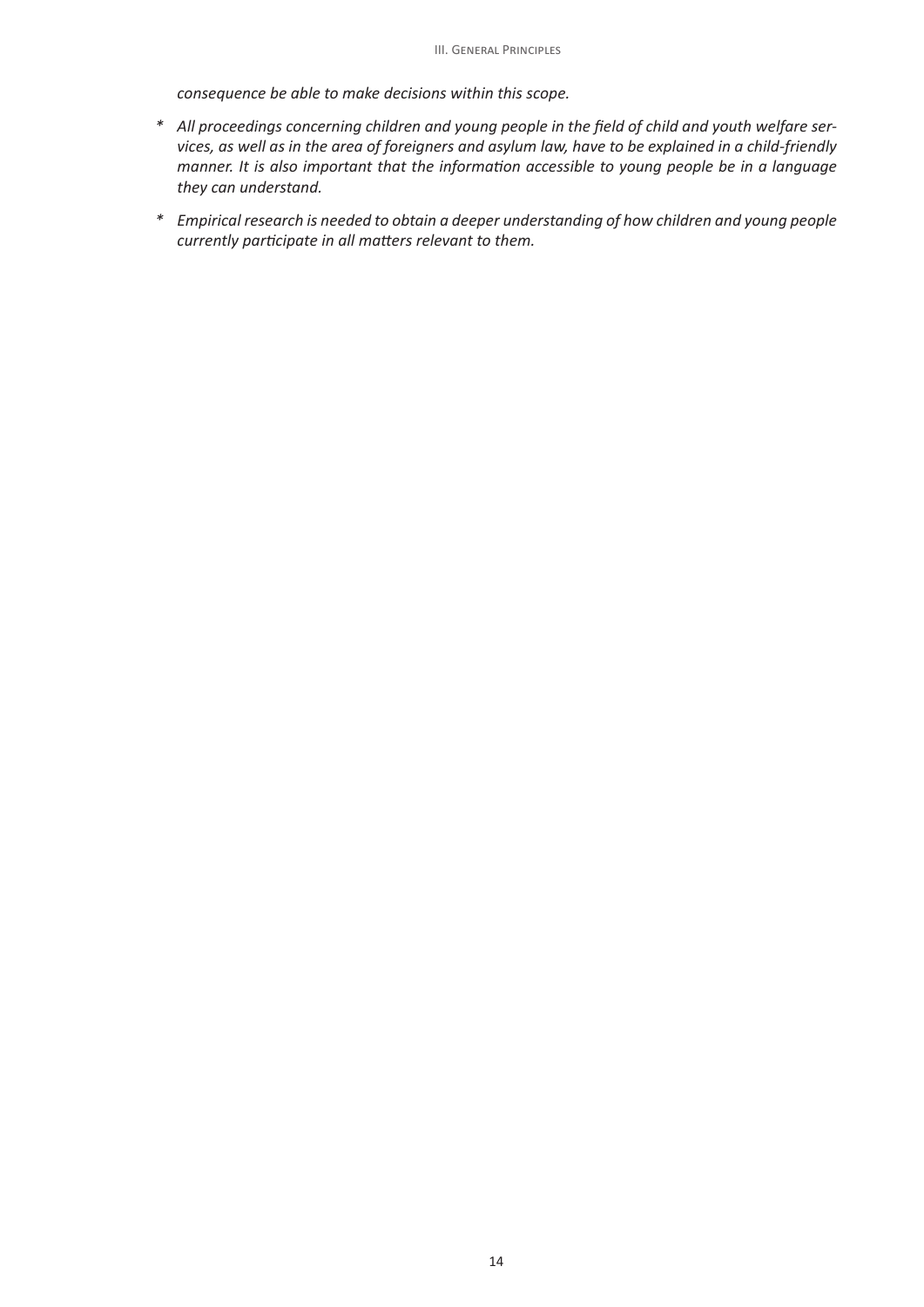# **IV. Civil Rights and Freedoms**

## *A. Maintenance of Identity (Art. 8)*

- 39. According to the Convention on the Rights of the Child (CRC), States Parties have to respect the right of the child to maintain his or her identity, including nationality, name and family relations as recognized by law without unlawful interference. The age of the child must be considered as part of his or her identity. The Federal Association for Unaccompanied Refugee Minors notes that the clear minimum standards regarding the process of determining identity set out by the Committee on the Rights of the Child are not guaranteed in Germany. According to these standards identification measures "should not only take into account the physical appearance of the individual, but also his or her psychological maturity. Moreover, the assessment must be conducted in a scientific, safe, child and gender-sensitive and fair manner, avoiding any risk of violation of the physical integrity of the child; giving due respect to human dignity; and, in the event of remaining uncertainty, should accord the individual the benefit of the doubt such that if there is a possibility that the individual is a child, she or he should be treated as such." $36$
- 40. In Germany most age assessments are conducted by employees of the youth welfare offices or the federal police. Based on § 42 Book VIII of the Social Code (*SGB VIII*) in collaboration with §§ 20 and 21 Book X of the Social Code X (*SGB X*) respectively § 49 para. 6 Residence Act (*Aufenthaltsgesetz*) both institutions may estimate the age of a person who declares to be a minor. There are no common standards how to proceed in such cases. Often the physical appearance is considered, the minor is interviewed on his or her personal background to find out whether the age given seems realistic. How the federal police handles age assessments varies widely, but no data or standards from the federal police are available.
- 41. The medical age assessments conducted in some federal states on the orders of courts and authorities violate minimum standards. For medical age assessments only physical characteristics are considered, not the mental maturity of the child, as the Committee on the Rights of the Child underlined in its minimum standards. The aim of a medical age determination is to determine the biological age. Several bones can be x-rayed or visualized by computer tomography (CT) or magnetic resonance tomography (*MRT*). Bone age may differ greatly from chronological age.<sup>37</sup> This difference leads to situations in which persons are assessed as adults based on bone age. In addition, other biological characteristics are retained, such as the appearance of the genitals and the pubic hair.<sup>38</sup>
- 42. While the Committee on the Rights of the Child emphasizes that age assessments have to be carried out in a scientifically sound and safe manner, the methods used are still in the initial phase of research.39 For example, in Berlin, the ossification of the collarbone is examined using MRT.40 This method has only been tested with a few pilot studies with small sample sizes.41 Other methods, such as the x-ray of the wrist bones are also very disputed in the scientific discourse.<sup>42</sup>
- 43. The procedures used for medical age determination are in many cases not child-sensitive. The medical procedures are often performed by different forensic scientists. These medical experts
- 36 Committee on the Rights of the Child, General Comment No. 6, On the treatment of unaccompanied and separated children outside their country of origin, CRC/GC/2005/6, para. 31, http://daccess-dds-ny.un.org/doc/UNDOC/GEN/ G05/438/05/PDF/G0543805.pdf?OpenElement.
- 37 On age assessment see Aynsley-Green et al., Medical, statistical, ethical and human rights considerations in the assessment of age in children and young people subject to immigration control, British Medical Bulletin, 2012, pp. 1–26. The medical age assessments of the Charité University Hospital in Berlin give a so-called "probable" age and a so-called "minimum" age. The "probable age" is always higher than the "minimum age".
- 38 On the right to privacy regarding the description of genitals and pubic hair, see below.
- 39 Committee on the Rights of the Child, General Comment No. 6, para. 31.
- 40 Decision Family Court (*Familiengericht*) Schöneberg, case 85F102/12, 12/11/2012.
- 41 Vieth et al., Assessment of ossification stade of medial epiphyses joint of the clavicle (*Original: Beurteilung des Ossifikationsstadiums der medialen Klavikulaepiphysenfuge*), in: Rechtsmedizin, 2010, pp. 483-488.
- 42 See Aynsley-Green et al., Medical, statistical, ethical and human rights considerations in the assessment of age in children and young people subject to immigration control, British Medical Bulletin, 2012, pp. 1–26.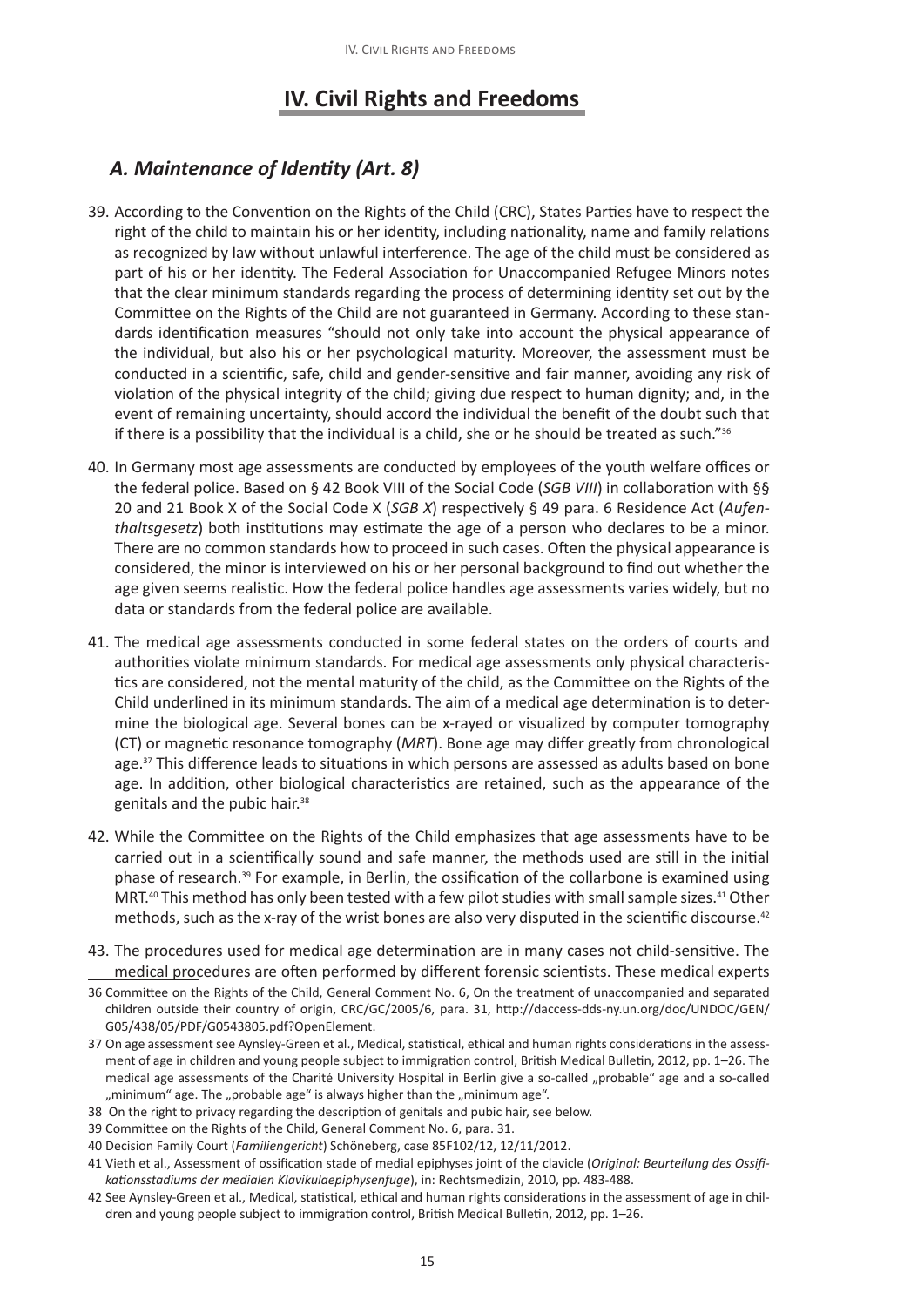are not trained to work with children or in an intercultural setting, or have other experience working with traumatised children. Further, there are not always interpreters present during the age assessment, so that the young refugees do not have the possibility to familiarize themselves with the procedures used during the interview or the examination, ask questions and be heard on their views.<sup>43</sup>

- 44. In contradiction to General Comment No. 6, current medical procedures do not appropriately consider the gender of the child. In Berlin, the university clinic conducting age assessments does not ensure that girls are examined by female doctors.<sup>44</sup> Further, forensic scientists are not familiar with child-specific forms of persecution, such as genital mutilation and sexual violence, consequently re-traumatisation may be the result of physical examination.
- 45. Medical age assessments in Germany are not always conducted in a fair manner as the Committee requires. In a fair procedure, young refugees have to be free to decide whether to attend the medical examination or not. In Germany, however, the refugee minors are often forced to undergo medical age assessment on the grounds that a refusal could be considered a violation of the obligation to cooperate *(Mitwirkungspflicht)* which would result in an assessment as an adult, and thus result in the termination of child benefits.<sup>45</sup> A refusal to undergo an exam can have strong implications on the credibility of the young refugee, because the stated minority is partly seen as a lie.
- 46. Contrary to the recommendations of the Committee on the Rights of the Child, the medical procedures used for age assessment affect the physical and psychological integrity of the child. Exposure to x-ray and triggering of anxiety by MRI are to be mentioned. In February 2013, a young refugee undertook a suicide attempt in connection with an age assessment.<sup>46</sup>
- 47. Also contrary to the recommendations of the Committee of the Rights of the Child, benefit of the doubt is not applied. For the same person, various scientific methods can have very different results. This leads to situations in which administrative courts refuse to integrate a young person in the national youth welfare system with reference to the older age, but family courts may order to appoint a guardian based on the minimum age.<sup>47</sup>
- 48. According to a decision of the Federal Administrative Court of 31 July 1984, the date of 31 December of the year determined has to be registered as birth date. However, other dates or 1 January are used, making a minor almost a full year older.<sup>48</sup>

## *B. Protection of Privacy (Art. 16)*

49. According to Article 16 CRC, States Parties are required to respect the confidentiality of information received in connection with an unaccompanied minor or a child separated from his or her family. This obligation is applicable in all circumstances, including in relation to health and social care. It is important to ensure that information collected for a specific purpose, and lawfully issued, is not used in an inappropriate way for another purpose.

<sup>43</sup> Age Assessment of Government of Oberbayern, 10.5.2011, made anonymous, on file with Federal Association for Unaccompanied Refugee Minors; Expert Opinion of the Forensic Institute of University Munich, 21.5.2012.

<sup>44</sup> Information given to Federal Association for Unaccompanied Refugee Minors by MD Guddat, on 1/31/2013. The Federal Association is not aware of female doctors conducting physical examinations in other federal states.

<sup>45</sup> Upper Administrative Court (*Oberverwaltungsgericht*) Hamburg, 9.2.2011, case 4 Bs 9/11, http://openjur.de/u/593141. html.

<sup>46</sup> Jörn Hasselmann, Escalation in the Charité: Refugee protests against age assessment (*Original: Eskalation in der Charité: Flüchtling wehrt sich gegen Altersfeststellung*), Tagesspiegel, 1.2.2013, http://www.tagesspiegel.de/berlin/ versuchter-suizid-eskalation-in-der-charite-fluechtling-wehrt-sich-gegen-altersfeststellung/7723904.html (consulted on 5.2.2013).

<sup>47</sup> For example, in the case of two different results of an age assessment, a "probable" and "minimum age", the Administrative Court (*Verwaltungsgericht*) applied the higher age, not applying benefit of the doubt for the minor.

<sup>48</sup> See District Court (*Landgericht*) Berlin, 4.3.2010, 83 T 565/09 (guardian appointed) und in the same case, Upper Administrative Court (*Oberverwaltungsgericht*) Berlin, 3/10/2010, case 6 S5/10, (taking into care refused). This problem is mentioned in a decision of the Local Court (*Amtsgericht*), Decision 28.1.2012, case 89F418/11 (not final).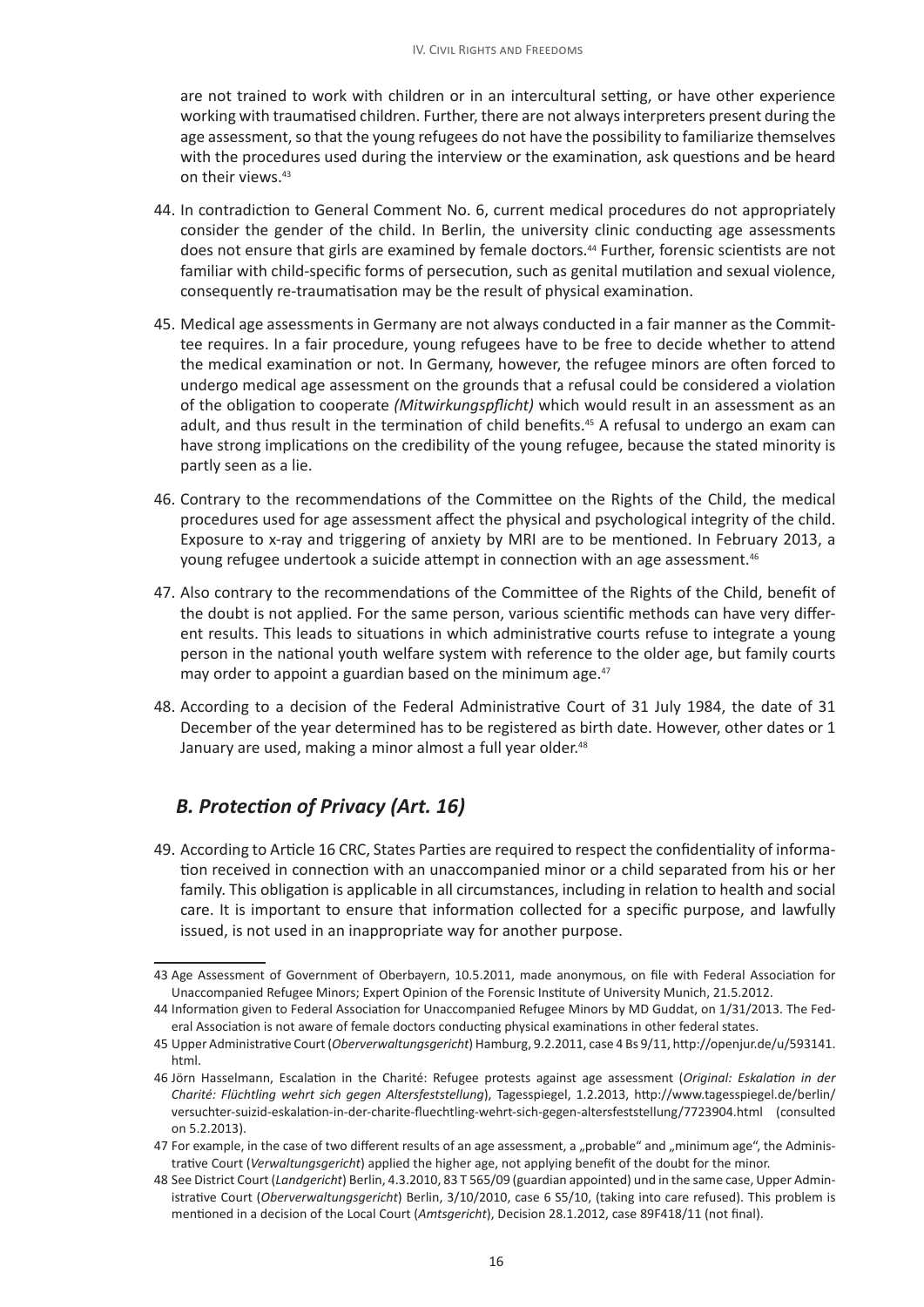50. Some elements of the age assessment procedures constitute a breach of these obligations. The medical reports of the age assessment procedure always include a reference to the appearance of the genitals, the length of pubic hair and whether it is shaved or not. The inclusion of such details without medical value violates the principle that only such private data should be collected that is legally relevant.

- *\* Age assessment should only be applied, if there are strong doubts on the minority of a person.*
- *\* Standards for age assessment must be implemented that focus on the needs of a person and include physical, emotional and mental maturity. The chosen procedures and their results must be documented to be understood by all individuals involved in the process.*
- *\* Medical examinations that are scientifically controversial must not form a basis for age assessment.*
- *\* To ensure a fair procedure, qualified interpreters and a trusted person have to be present during the age assessment.*
- *\* The young refugees should be allowed to decide whether they want to be examined by a male or female professional. Doctors that perform the age assessment must be pediatricians and have received training in dealing with children and be trained in intercultural sensibility.*
- *\* An age assessment should be voluntary. In case of a refusal, this should not automatically lead to the negation of the declared age. The reason for the refusal should be recorded.*
- *\* Social data must be handled sensitively, especially the result of the age assessment cannot be used in the asylum procedure to determine credibility.*
- *\* A refugee must give written consent to the medical procedures used for age assessment after having been informed about all consequences in an understandable way.*
- *\* The final decision on the determined age has to be issued to the refugee in writing in order to allow for appeal.*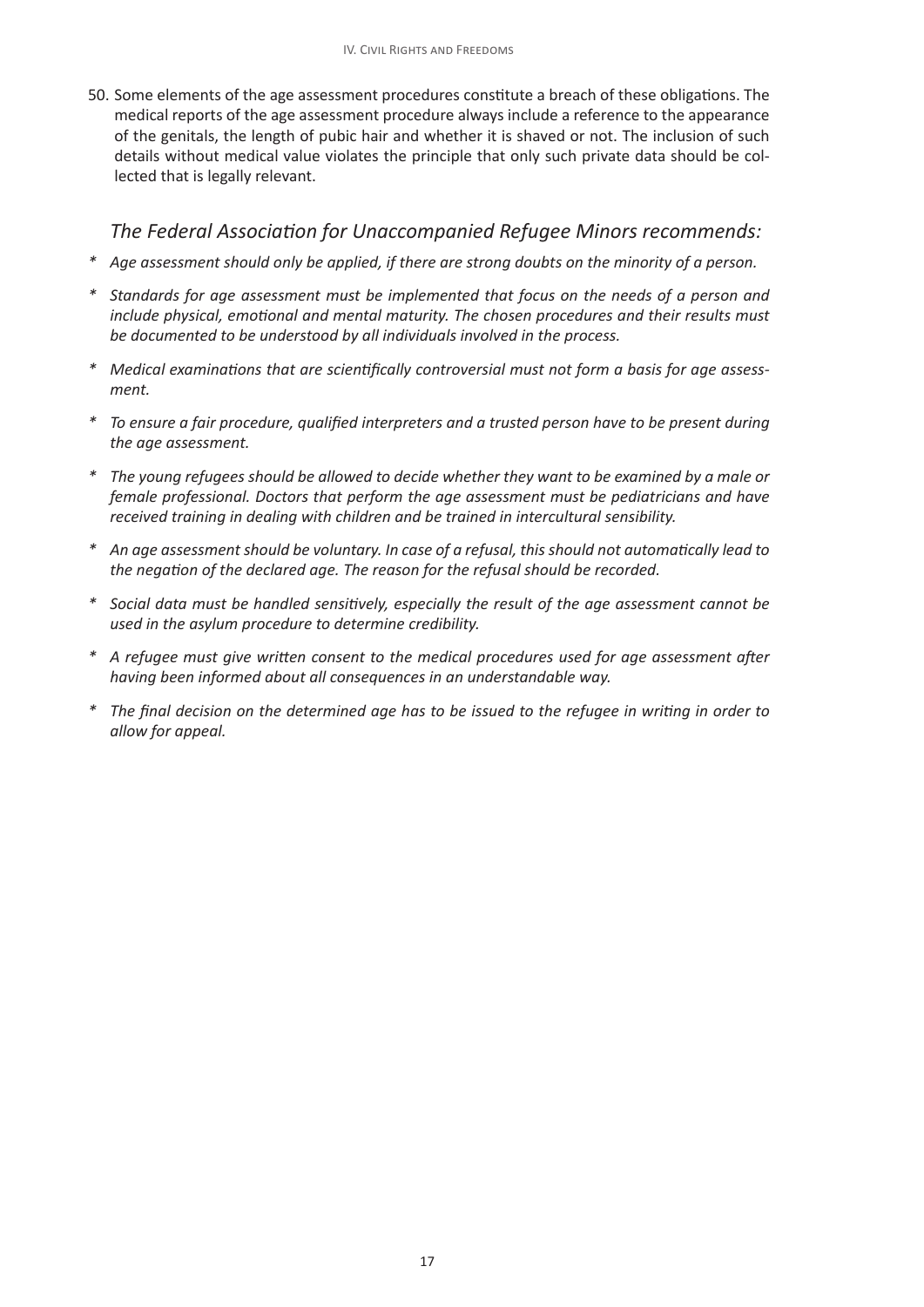# **V. Family Structure and Alternative Care**

## *A. Parental Guidance (Art. 5), Parental Responsibility (Art. 18, Paras. 1-2), Separation from Parents (Art. 9)*

- 51. The Convention of the Rights of the Child (CRC) stipulates in article 18 that "parents or legal guardians have the primary responsibility for the upbringing and development of the child. The best interests of the child will be their basic concern." To that end "States Parties shall render appropriate assistance to parents and legal guardians in the performance of their child-rearing responsibilities and shall ensure the development of institutions, facilities and services for the care of children."
- 52. The guardianship reform that entered into force on 1 July 2011 enhanced the situation of children by the introduction of a maximum number of 50 children per guardian and guidelines regarding the frequency of contact between guardian and child. However, these binding requirements are not yet implemented everywhere. For guardians, unaccompanied minors are different from other wards by their residential situation, their upbringing in a different cultural context and war- or flight-related trauma. This is often not considered by the appointment of the guardian.
- 53. The overburdening of guardians has a particularly negative impact on the asylum procedure, because guardians often do not have the necessary knowledge in foreigners law. Thus, many feel not able to prepare their wards for the hearing or to accompany them.
- 54. Guardians are not appointed for all minors who come to Germany alone. In Saxony and Berlin the courts did not deem necessary to appointin every case a guardian for 16- and 17-year-olds when they said that their parents were still living in their home country. The court justified the decision by saying that the parents were in the position to exercise parental care by phone, skype or e-mail.<sup>49</sup>
- 55. Parents of refugee minors are not supported in the exercise of their parental care. Counseling and support services for parents of refugee minors by youth welfare offices are not available. The accommodation in communal residences (*Gemeinschaftsunterkunft*) does not contribute to help parents create good conditions for their children´s upbringing.

# *B. Family Reunification (Art. 10)*

- 56. The Convention of the Rights of the Child (CRC) stipulates in article 10 that applications for family reunification "shall be dealt with by state parties in a positive, humane and expeditious manner". In this complex topic three aspects should be highlighted:
- 57. The German Constitution (*Grundgesetz*), like the CRC, attributes great value to the family. But Family reunification from outside Europe is only possible for children who received refugee status in Germany.50 This is only the case for a few hundred minors (see tab. 3 and 4). Most minors receive, at best, subsidiary protection, which does not include the right to family reunification. Family reunification only includes parents, not the siblings, and parents who wish to join one of their children in Germany as part of a family reunification have to leave the siblings of the child behind in the home country.
- 58. Family reunification is also hindered by the residence requirement *(Residenzpflicht)* that restricts

<sup>49</sup> Federal Association for Unaccompanied Refugee Minors, Evaluation of the Situation of Unaccompanied Minors in Saxony, 2009, http://b-umf.de/images/stories/dokumente/evaluationsbericht-sachsen-2009.pdf, p. 5; Appellate Court (*Kammergericht*) Berlin, 27.6.2012, case 16WF92/12; Local Court (*Amtsgericht*) Chemnitz, 23.3.2011, case 4F 190 11 e A.

<sup>50</sup> § 36 Residence Act (*Aufenthaltsgesetz*).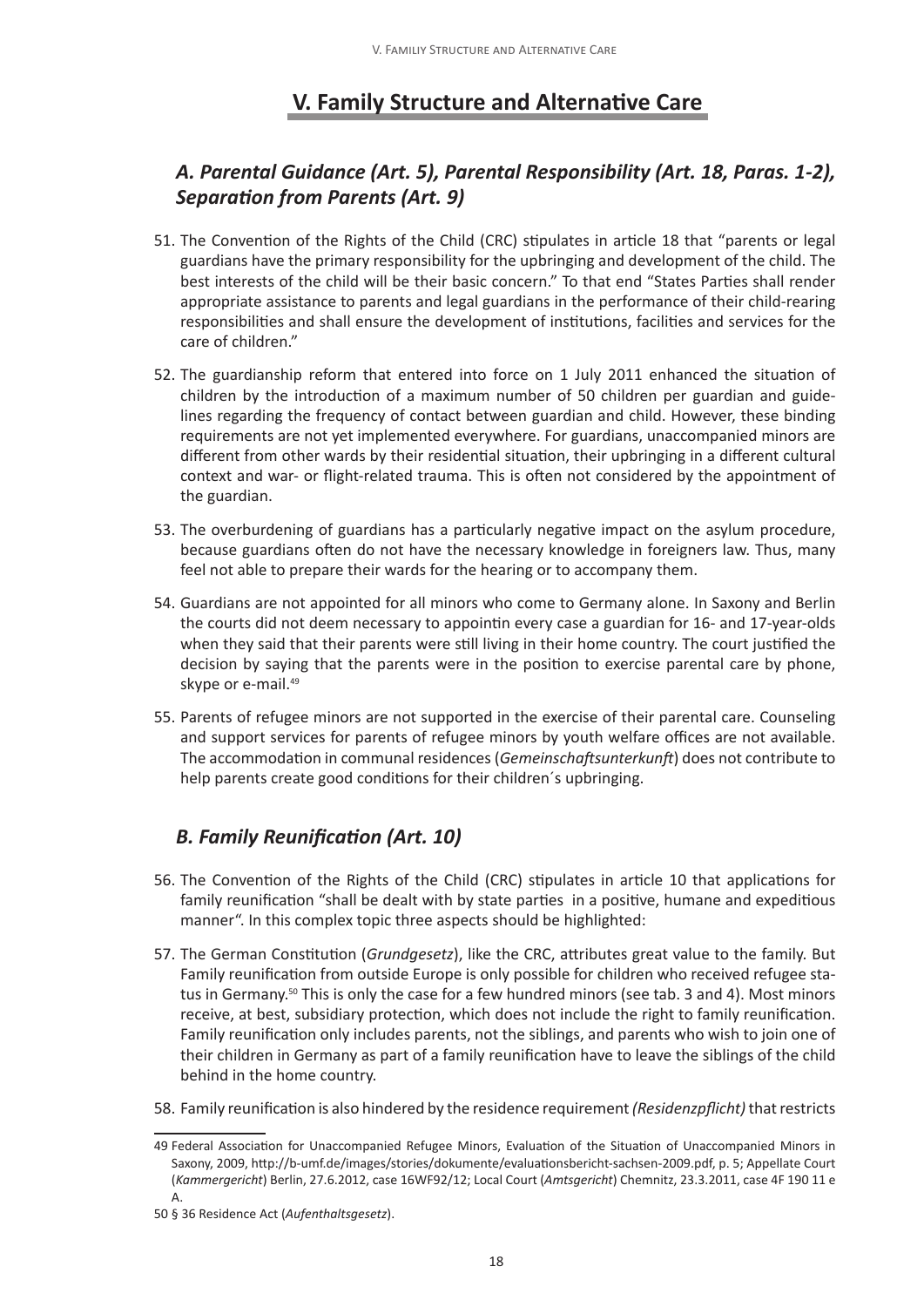freedom of movement for asylum seekers within Germany. Even though family members may live in Germany, reunification takes long and is complicated.

59. Forced returns also separate children from their parents. After forced return, parents can receive a ban of up to 12 years for re-entry and children cannot exercise their right of access to their parents. The forced return of Gazale Salame from Hildesheim, Lower-Saxony, in 2005 and the following eight years of separation of the mother and her children is a well-known example.<sup>51</sup>

#### *Example 3: Family Unity*

A 15-year-old unaccompanied refugee was taken into custody by the Federal Police about 30 kilometers behind the border with Austria in September 2009. He was forcibly returned back to Austria, without consideration of his interests and without involving the youth welfare office. Upon return to Austria, the boy applied for asylum in Austria, without knowing about the consequences. A few weeks later the boy arrived again to Germany.

At this time, both his uncle and his younger brother were living in Germany. The boy´s younger brother was traumatized by the experience of war in Afghanistan and depended on the emotional support of his elder brother. In the meantime, the uncle was appointed guardian of the elder brother.

Nevertheless, the Federal Office for Migration and Refugees ordered the forced return of the boy to Austria in April 2010, because of his asylum application there after his first forced return, and because it was deemed uncertain that the uncle had sufficient financial means to support his nephew.

*Oral report of a member of Worker´s Welfare Organisation (AWO – Arbeiterwohlfahrt) on 15 May 2010.*

## *C. Periodic Review of Placement (Art. 25)*

60. The Federal Government stated that each facility, in which minors were cared for, needed a permission (*Betriebserlaubnis*) of the competent national authority.52 If minors are accommodated in reception facilities for asylum seekers (*Erstaufnahmeeinrichtung*) or communal residences (*Gemeinschaftsunterkunft*), these facilities are explicitly not required to have a child-specific permission to function.53 Therefore, there are no permits or standards for all housing facilities in which young refugees are accommodated. The examples below highlight a few problems in such housings.

#### *Example 4: Communal Residences Karl Schmitt Street and Max Pröbstl Street in Munich*

"There is violence and vandalism in both institutions on a daily basis. The police intervenes several times a day with a high contingent, often because of mass brawls. [...] The young people are seriously threatened and live in very great fear. [...] After there was a rape, and the female supervisors have repeatedly been threatened, Caritas suspended the care of the unaccompanied minors effective January 2013 in order to clarify the situation. […]

The residents of the accommodation, but especially the young people who must necessarily reside in the group, are intimidated and suffer greatly from the situation, they feel abandoned and are very afraid."

The two communal residences for unaccompanied minors in Munich with an occupancy capacity of 12 to 14 minors are cared for by the Caritas Munich, each with a half-time position. Public statement by Caritas Munich on 18 January 2013, on file with Federal Association for Unaccompanied Refugee Minors.

<sup>51</sup> See the documentation of the case by the Refugee Council Lower Saxony, http://www.nds-fluerat.org/10520/aktuelles/ gazale-salame-ist-wieder-zu-hause/.

<sup>52</sup> Third and fourth periodic reports of Germany, para. 152.

<sup>53</sup> § 44 Abs. 3 Asylum Procedure Law (*Asylverfahrensgesetz*): "§ 45 Book VIII of the Social Code (*SGB VIII*) is not applicable for reception facilities."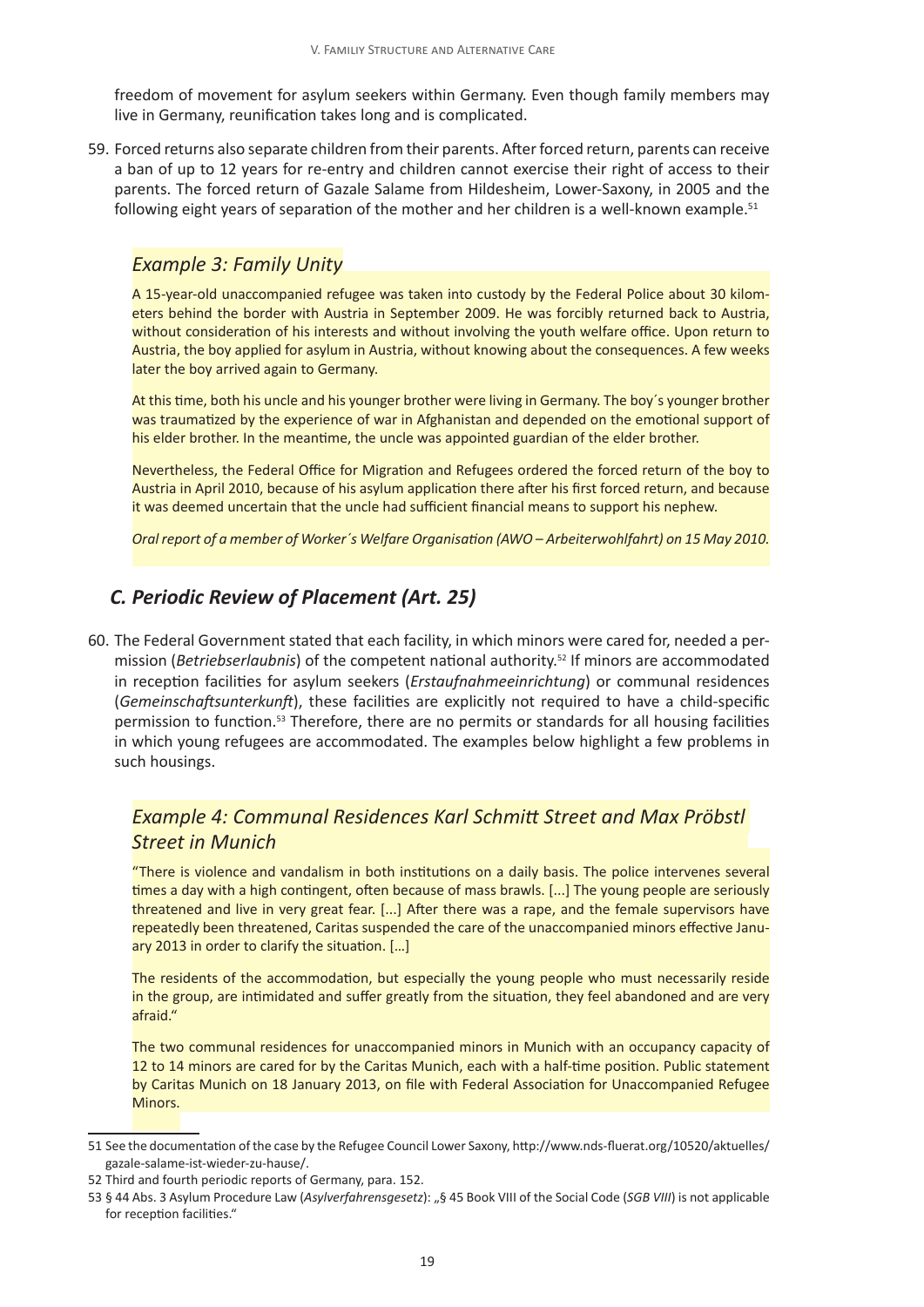#### *Example 5: Communal Residence Breitenworbis*

"We live in an isolated house, two kilometres away from the village Breitenworbis. 120 people - families and individuals - must share a few toilets, showers and kitchens. To shop, go to the doctor, to school or kindergarten, we have to walk several kilometers on an unlit road. There is only a bus stop in the village.

On each floor there is only one kitchen for 40 people, but only one kitchen in the house has functioning stoves. This means that all people from the camp cook there. The sanitary conditions in the kitchen and the showers are so bad that there are bugs and mice. In winter, the heaters do not always work well, so the rooms are too cold."

*Open letter by a group of women from the refugee camp Breitenworbis to the District Office (Landratsamt) Eichsfeld, the foreigners office Eichsfeld, the social welfare services Eichsfeld and other public institutions on 3 February 2013.*

#### *D. Maltreatment and Neglect (Art. 19), Physical and Psychological Recovery and Social Reintegration (Art. 39)*

61. The Federal Republic of Germany has to protect the child from all forms of physical or mental violence, injury or abuse, neglect or negligent treatment, maltreatment or exploitation, including sexual abuse.54 But especially minors who are suffering from psychological strain due to their experience before or during their escape, have physical and psychological complaints, which are often further complicated by an uncertain residence status. It is not systematically recorded and diagnosed what kind of support the children and youth would need for recovery. There are too few places for therapy available. Further, accommodation in communal residences (*Gemeinschaftsunterkünfte*) does not offer sufficient protection from sexual violence.

#### *Example 6: Procedures to Establish Identity in Berlin*

In Berlin, all unaccompanied minors are placed in a clearing facility (*Clearinghaus*) for minors. A few days after their arrival, the young refugees have to register with the foreigners office. For that purpose, the foreigners office uses procedures to establish identity (*Erkennungsdienstliche Behandlung*). Unless the young person has not yet lodged an asylum application (in 2010 this affected 336 of 377 unaccompanied minors),<sup>55</sup> the foreigners office reports the minors for unlawful entry.

If the minors are older than 14, they are detained by the police in the foreigners office and brought to a detention center. Often they are handcuffed, even though the young people have a permanent residence in the clearing facility and many of them are traumatized. The minors are then transferred to the detention center. They are alone, because no other person is allowed to ride with them in the police van. Upon arrival in the detention center, they have to undress to be searched.

Several young people reported independently that they had to wait several hours in their underwear in a narrow waiting room. The minors have to await the outcome of another identification procedure by the police in custody. Since this can take up to ten hours, minors are often released in the middle of the night from the detention center.

The young people are not informed of the reason for the arrest or the destination they are transferred to. On the way, the young refugees suffer the terror to be forcibly returned immediately, which is sometimes suggested to them. According to their reports, the young refugees are detained by the police in a small and unheated cells without knowing why and for how long and without food or drinks.

*These reports by refugee minors were made available on 16 June 2010 to the Federal Association for Unaccompanied Refugee Minors. The institution taking care of the young refugees has interviewed all minors in the course of the year 2011 and documented their experience.*

<sup>54</sup> Convention on the Rights of the Child, Art. 39.

<sup>55</sup> See tab. 1 and tab. 2.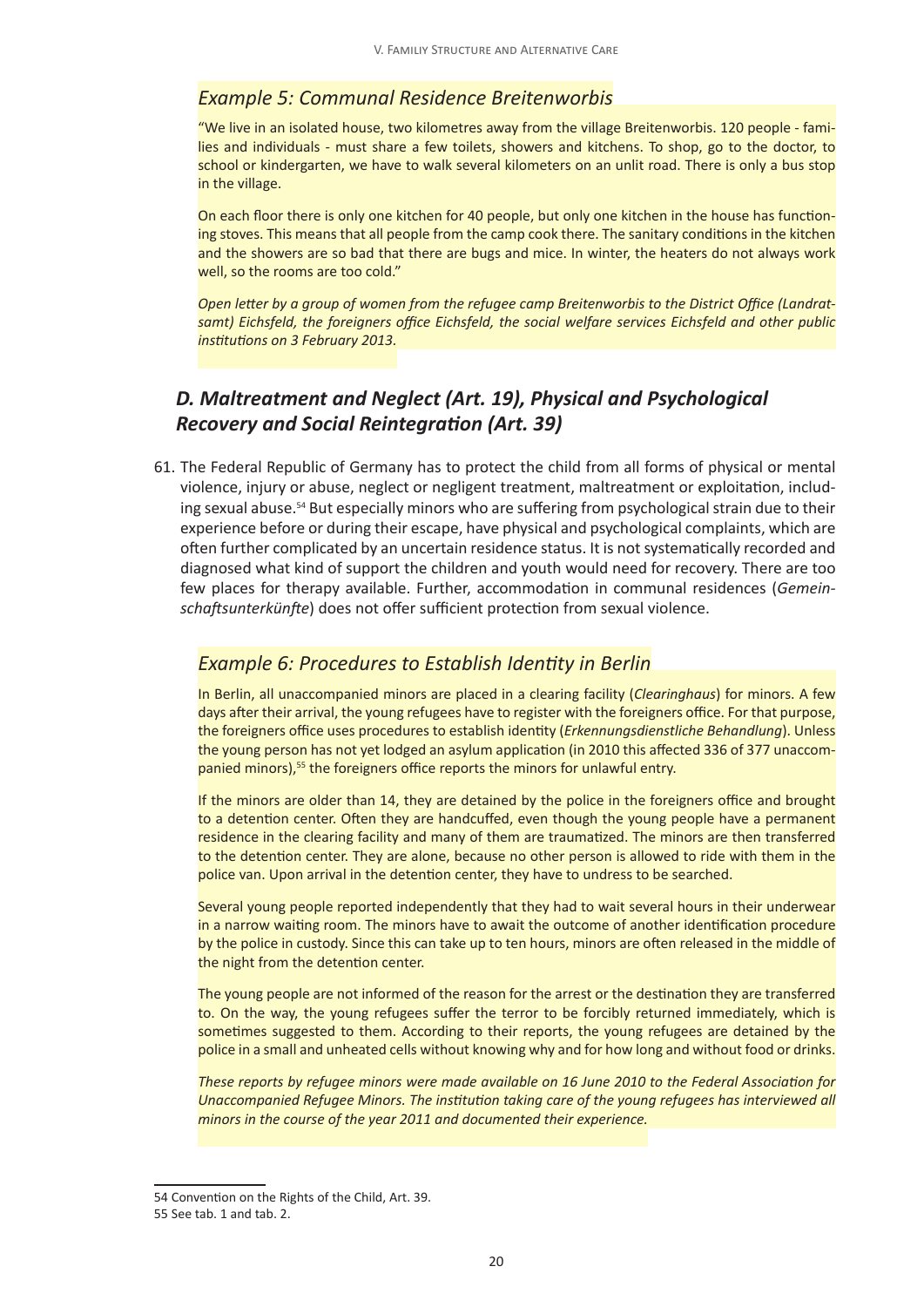- *\* Guardians for unaccompanied minors must be familiar with this target group before taking on a guardianship. Guardians should participate in trainings during their engagement with the child.*
- *\* Legal counsel should be awarded without a cost to the minor in all matters relating to asylum and foreigners law.*
- *\* Family court judges should be aware of the particular situation of unaccompanied minors and should only appoint suitable guardians.*
- *\* Youth welfare services must also consider the need for youth support services for families. Parents of refugee minors should receive adequate support.*
- *\* Young refugees who were victims of abuse, neglect or exploitation must obtain sufficient and appropriate offers to recovery. A systematic survey of the mental and physical condition of refugee minors is necessary.*
- *\* The Federal Government must ensure through the adjustment of federal law that rules of immigration law do not hinder family reunification, which is in the interests of the child. Other relatives apart from the parents should also be considered, if this is in the best interests of the child.*
- *\* The Federal Government should facilitate family reunification of third country nationals within Europe.*
- *\* Families should not be torn apart by forced return or due to compliance with the residence requirement.*
- *\* All facilities where minors are accommodated shall be reviewed regularly, shall operated by standards adequate for young refugees and must have a permission according to § 45 Book VIII of the Social Code.*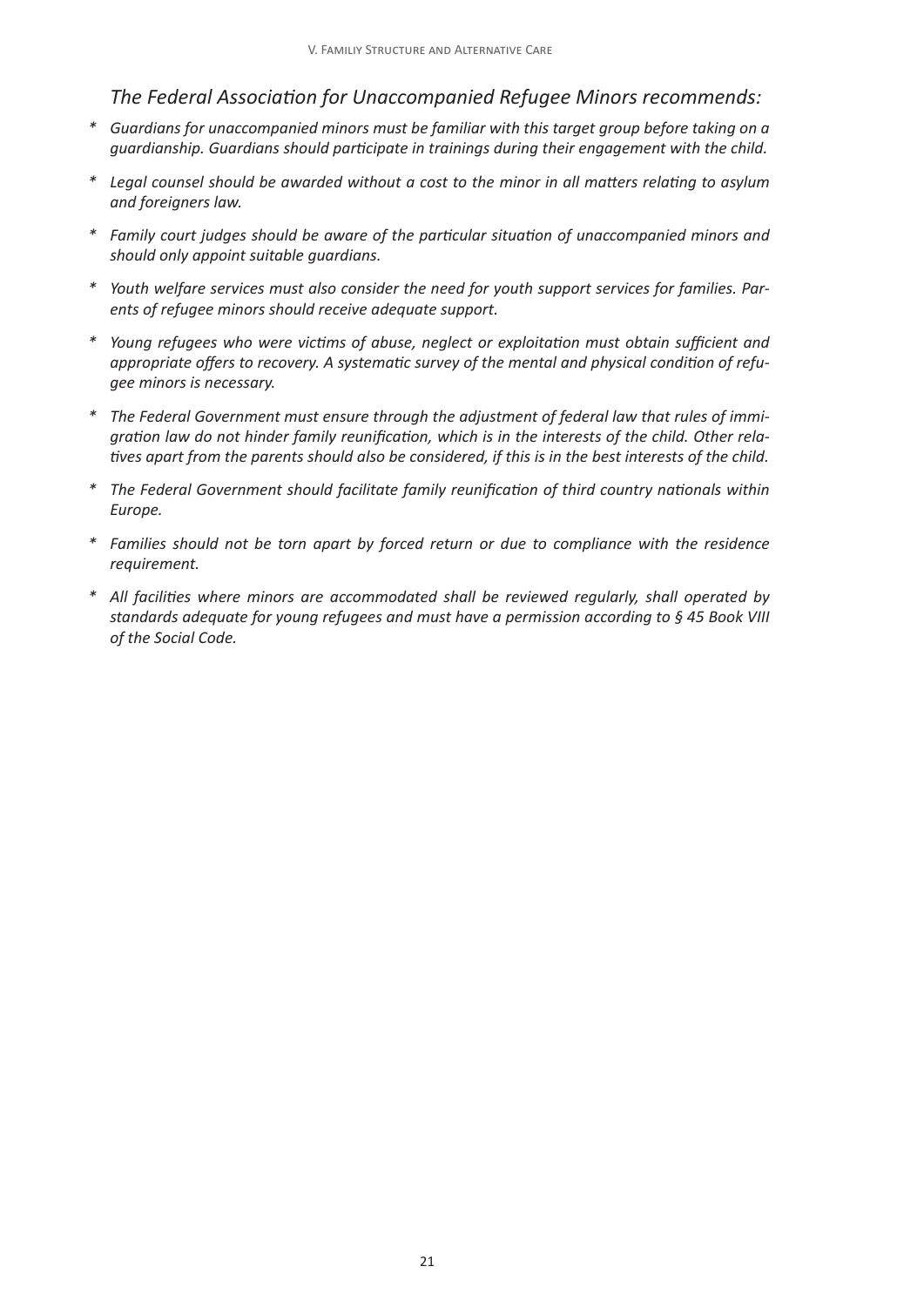## **VI. Basic Health and Welfare**

## *A. Health and Welfare (Art. 24)*

- 62. The state report mentions the objectives of prevention, health promotion and equity in health, but does not target refugee children.<sup>56</sup> Around 48,000 minors receive health benefits under the Asylum Seekers Benefits Act *(Asylbewerberleistungsgesetz)*, which excludes a large part of health care. According to this law, minors are only entitled to medical treatment if they suffer from acute diseases or pain. Treatment for chronic diseases, psychotherapy and preventive health care measures are rarely granted. The latter may have far-reaching consequences for children in the growth phase, for example, if measures to correct posture problems, glasses or braces are not paid for. In Bavaria, several cases have been reported in which the teeth of minors were pulled instead of being treated.<sup>57</sup>
- 63. Young people who receive benefits under the Asylum Seekers Benefits Act *(Asylbewerberleistungsgesetz)* often need a health voucher *(Krankenschein)* if they want to consult a doctor. They usually receive the voucher at the social welfare office, where they have to appear in person. The case workers at the social welfare office must decide whether a treatment should be given, even though they do not have any medical qualification. This practice leads to significant delays in the treatment of acute pain and necessary treatments are postponed or are not administered at all.<sup>58</sup>

#### *Example 7: Medical Care in the Communal Residence Breitenworbis*

"There is only one doctor available and he treats everything with the same drugs - paracetamol, stomach pills and sedatives. We can not properly communicate with him. Moreover, we are not properly informed about what kind of help (for example from specialists or physiotherapists) we could receive. Even though we have a right to free choice of doctor, we are denied that by the social welfare office. They claim that they have a contract with the doctor and that's why everyone should go there and the voucher is issued for this doctor. If we get a referral to a specialist, it is a long journey and we have to pay the travel costs ourselves."

From an open letter dated 3 February 2013 from a group of women from the communal residence Breitenworbis in Thuringia where they live with their children.

- *\* In order to effectively implement the health care objectives of the Federal Government, measures specifically targeting refugee minors are needed.*
- *\* The Federal Government must ensure that refugee children get full access to health care regardless of their immigration status. These minors must receive benefits under Book VIII or XII of the Social Code (SGB VIII).*
- *\* Bureaucratic barriers that impede the access to health care must be reduced. Refugee minors must always have the opportunity to receive medical advice easily and immediately.*
- 56 Third and fourth periodic reports of Germany, http://www2.ohchr.org/english/bodies/crc/docs/AdvanceVersions/ CRC-C-DEU-3\_4.pdf., para. 191.
- 57 Missionsärztliche Klinik Würzburg, Positionpaper regarding the health situation and medical treatment of refugees in Bavaria (*Original: Stellungnahme über die gesundheitliche Situation und die medizinische Versorgung von Flüchtlingen in Bayern*), 2009, http://www.fluechtlingsrat-bayern.de/tl\_files/Landtagsanhoerung/09-04-23%20Stellungnahme%20 Missionsaerztliche%20Klinik%20Wuerzburg.pdf.
- 58 See Classen, Georg, The Asylum Seekers Benefit Act and the Basic Right to Minimum Living Standards (*Original: Das Asybewerberleistungsgestz und das Grundrecht auf eine menschenwürdige Existenz*). Opinion on the Consultation on 2/7/2011 in the Committee on Labour and Social Affairs of the German Bundestag, Februar 2011, http://www. fluechtlingsinfo-berlin.de/fr/asylblg/Classen\_AsylbLG\_Verfassung.pdf.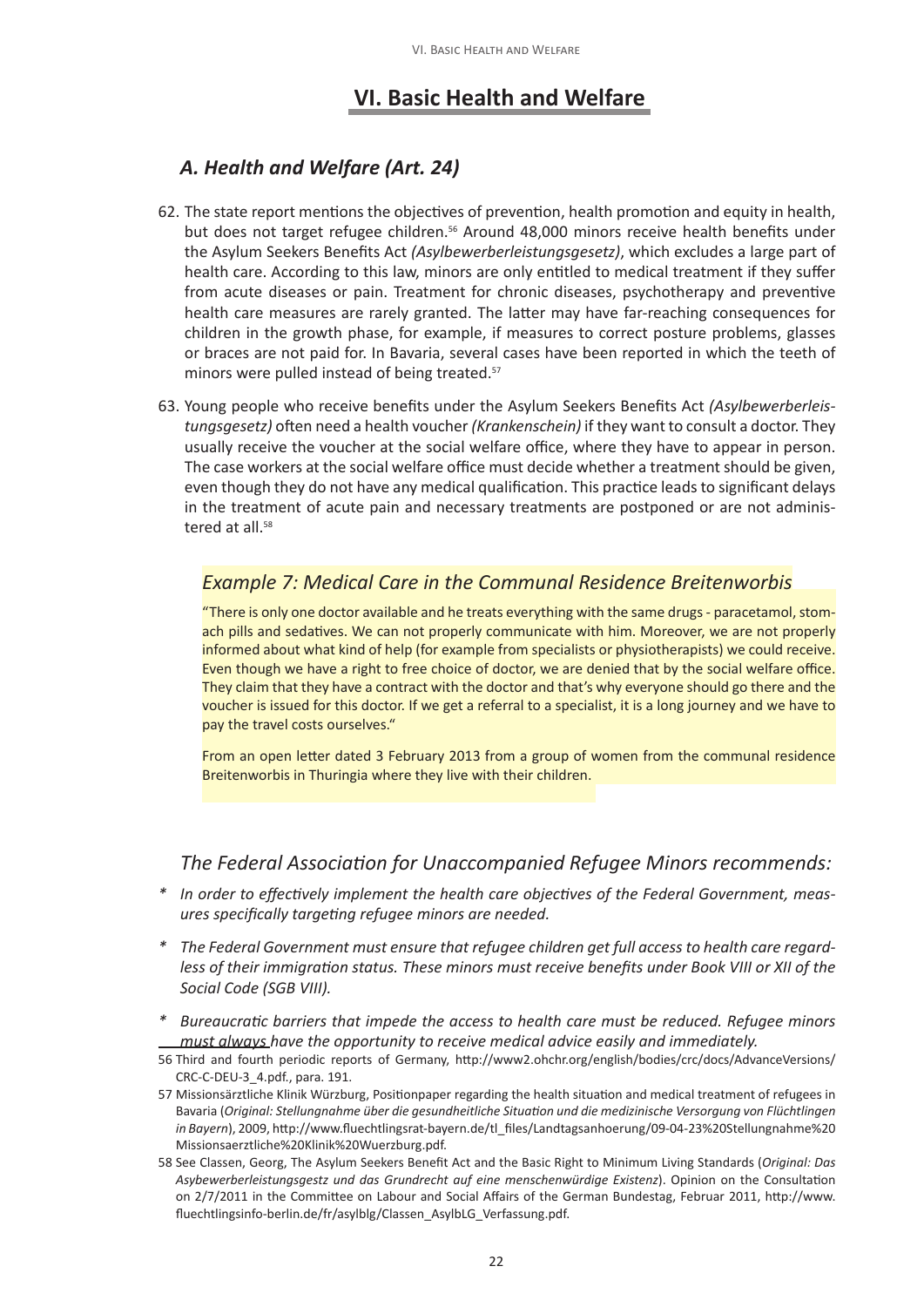## **VII. Education, Leisure and Cultural Activities**

#### *A. Education*

- 64. According to the Convention on the Rights of the Child, equal opportunities are key in the fulfillment of the right to education. This does not only include compulsory and free primary education, but also financial assistance in case of need, educational and vocational guidance and access to higher education.59
- 65. Expenditures for kindergartens, schools, universities and vocational training in Germany are very low compared to OECD countries: 5.3 percent of the German gross domestic product (6.2 percent are average in the OECD).<sup>60</sup> Another fundamental problem is the lack of equal opportunities.<sup>61</sup> In addition, foreigners and asylum law requirements complicate access to education. These three factors - low spending on education, no equal opportunities and discrimination due to immigration law requirements - provide foreign minors with very difficult starting conditions.
- 66. Minors are denied access to education due to uncertain or lack of residence permits, lack of space in schools and resources.
- 67. If young refugees can go to school, they are significantly influenced and restricted by crossclass segregation of pupils, language bans, and low expectations of teachers. In addition to the criticism of many civil society organizations regarding discrimination in the German educational system, national and international bodies have also pointed out the selectivity of the German school system and the associated discrimination against children and young people "of color", particularly against young refugees and children with uncertain residence status.<sup>62</sup>
- 68. In many federal states, compulsory education starts only three months after the arrival from abroad. But even after three months not all minors have access to language and literacy courses or to regular schools. In addition, sometimes language courses are not free or paid for by the social welfare office or other institutions. Problems also arise from the fact that compulsory education in some federal states ends at age 16. Regular schools are not responsible for 16-yearold and 17-year-old school beginners and vocational schools do not target that group. Therefore, it is hardly possible to obtain a degree at that age. $63$
- 69. In reception centers there is usually no room where children who attend school could study. Also, these housing facilities are sometimes so remote that visiting a school becomes difficult or impossible.
- 70. Experience shows that foreign children can get a degree within two to three years, thanks to

<sup>59</sup> Convention on the Rights of the Child, arts. 28 and 29.

<sup>60</sup> OECD, Education at a Glance 2012: OECD Indicators, http://www.oecd.org/education/country%20note%20Germany%20%28DE%29.pdf.

<sup>61</sup> Ministry for Education and Research, Education in Germany 2010 (*Original: Bildung in Deutschland 2010*), http://www. bildungsbericht.de/daten2010/bb\_2010.pdf, S. 10.

<sup>62</sup> See Migration Council Berlin-Brandenburg, Reviews Practises Perspectives (*Original: Rückblicke Praxen Perspektiven*), 10 Years of ReachOut, 2011, http://www.migrationsrat.de/dokumente/positionen/reachout\_broschuere\_2012.pdf; Migrationsrat Berlin-Brandenburg, Institutional racism (*Original: Institutioneller Rassismus*), 2012, http://www.migrationsrat.de/dokumente/positionen/reachout\_broschuere\_2012.pdf; Anti-discrimination Network of the Turkish Confederation Berlin-Brandenburg, Anti-discrimination report 2006-2008 (*Original: Antidiskriminierungsreport*), http:// www.tbb-berlin.de/downloads\_adnb/ADNB-Antidiskriminierungsreport\_2006-2008.pdf; Youth without Borders, Catalogue of Demands for the Education Campaign 2011, http://www.b-umf.de/images/bildungskampagne%20forderungskatalog.pdf; Network Racism at Schools, Positions and Demands, http://www.neras.de/index.html; Report of the UN-Special Rapporteur on the right to education, Mission to Germany, 2007, http://www.netzwerk-bildungsfreiheit.de/ pdf/Munoz\_Mission\_on\_Germany.pdf; UN-Committee on the Rights of the Child, Concluding Remarks, Geneva, 2004, http://daccess-dds-ny.un.org/doc/UNDOC/GEN/G04/405/24 PDF/G0440524.pdf?OpenElement; UNHCR, Storost, Ulrike, Access to Quality Education for Asylum seeking and Refugee Children in Europe, Germany Country Report, Geneva, January 2009.

<sup>63</sup> Studnitz, Stefanie, Exclusion Instead of Education (*Original: Ausgrenzung statt Ausbildung*), Migration und Soziale Arbeit, 2/2011.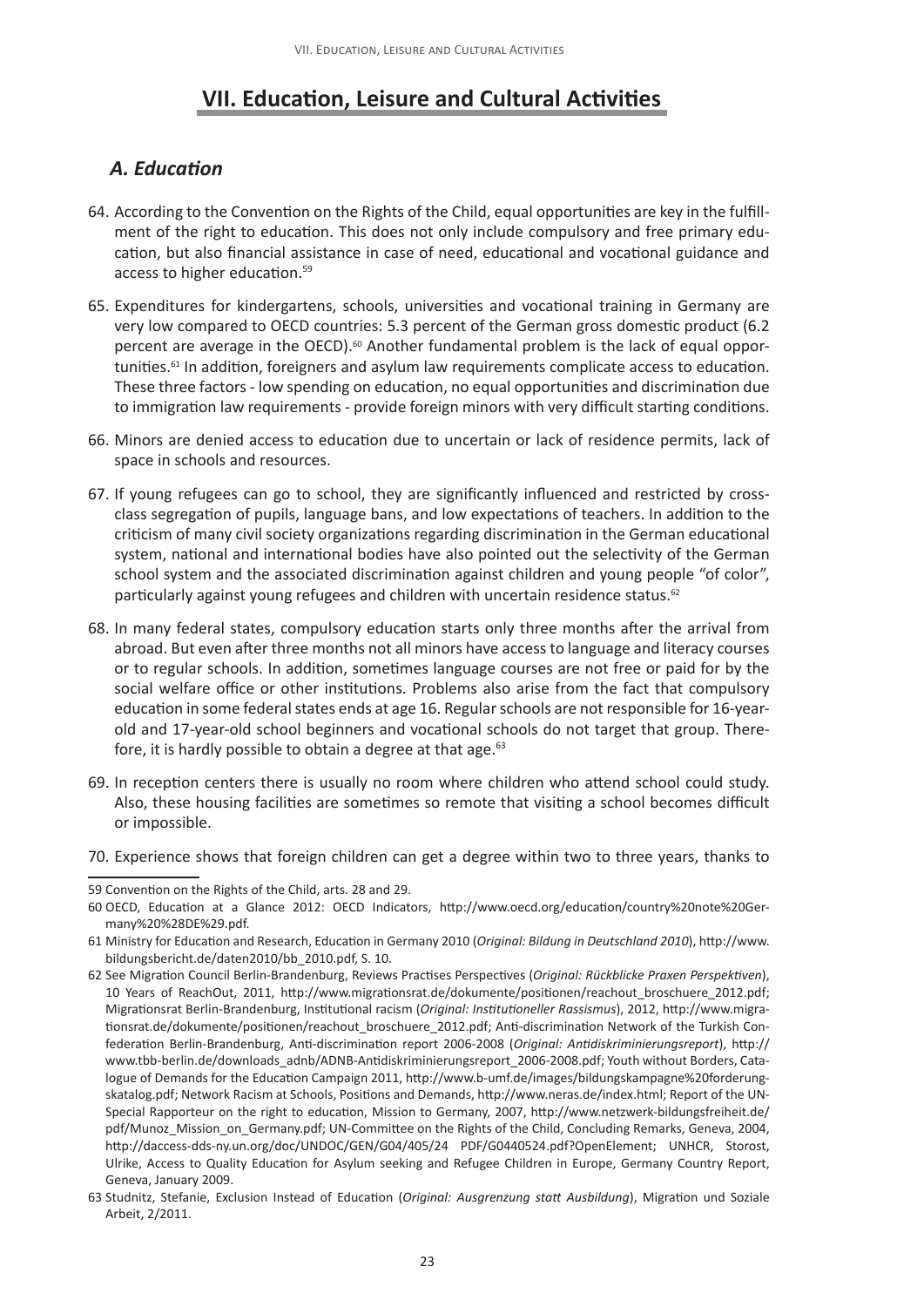the help of specially trained teachers and targeted support courses.<sup>64</sup> However, these courses only exist in a few places and are not sustainably financed. Moreover, efforts to integrate young refugees in regular schools are scarce. Voluntary organisations play a big role in that regard and are working on closing this gap. Especially in urban areas, projects have been launched to target unaccompanied minors to obtain basic education and degrees, and provide support during the transition from school to vocational training. On a positive note, the obligation to report undocumented immigrants (*Meldepflicht*) was abolished for schools and kindergartens in July 2011.

- 71. Young refugees often cancel their educational careers prematurely and take unskilled jobs in order to be entitled to a more permanent residence status. In order to receive a permanent status they are not allowed to use any assistance and benefits from the public sector. In practice this means that there is no access to higher education for many young refugees.
- 72. Many communities issue a tolerated stay (*Duldung*) for a very short period. The permanent threat of forced return puts young people under intense pressure and hinders educational success. A positive example from the city of Bonn shows how local governments could support the right to education for young refugees<sup>65</sup>

#### *Example 8: Residence Permits during Education and Vocational training in Bonn*

The City Council of Bonn issued a statement in 2010 that grants access to education for young refugees, so that they are not constantly threatened with forced return. Until they obtain their degree, they are allowed to stay.

The Council Decision states that "young refugees should be allowed to complete school, university, vocational training, continuing education or other training that they have started. After completion of such training a residence permit may be granted if the person could start working. In this regard the legal discretion of the administration concerning tolerated stay is to be exhausted."<sup>66</sup>

*Resolution of the City Council of 10 August 2010*

- *\* Access to education for a minor has to be a priority. Young refugees must be granted access to education from their arrival in Germany, including during the time spend at the initial reception center.*
- *\* Legal and administrative barriers that hinder access to education and training have to be lowered. Equal opportunities have to be created by special support measures to better integrate young refugees in the regular school system, including higher education.*
- *\* School-age children and their parents must be excluded from the residence requirement in the reception centers (Wohnpflicht) in order to live in facilities with a positive learning environment.*
- *\* All refugee minors should have access to educational and vocational guidance. Counseling services have to be created in the living environment of young people.*
- *\* The entitlement to financial aid programmes (BAföG and Berufsausbildungsbeihilfe) must not be subject to a certain residence permit.*

<sup>64</sup> On experiences in the classroom with unaccompanied minors see Boketta, Ruth and Sachser, Sabine, Education for Unaccompanied Minors, in: Sozial Extra 9/10, 2012, pp. 6-11.

<sup>65</sup> City Council (*Stadtrat*) Bonn, Council Resolution on the Situation of Refugees Living Here for Many Years), (*Original: Resolution des Rates zur Situation langjährig hier lebender Flüchtlinge*), 10.8.2010, http://www.b-umf.de/images/ stadtrat-bonn-2010.pdf. The Federal Association for Unaccompanied Refugee Minors is not aware of similar decisions from other municipalities or federal states.

<sup>66</sup> Ibid., translation by the authors.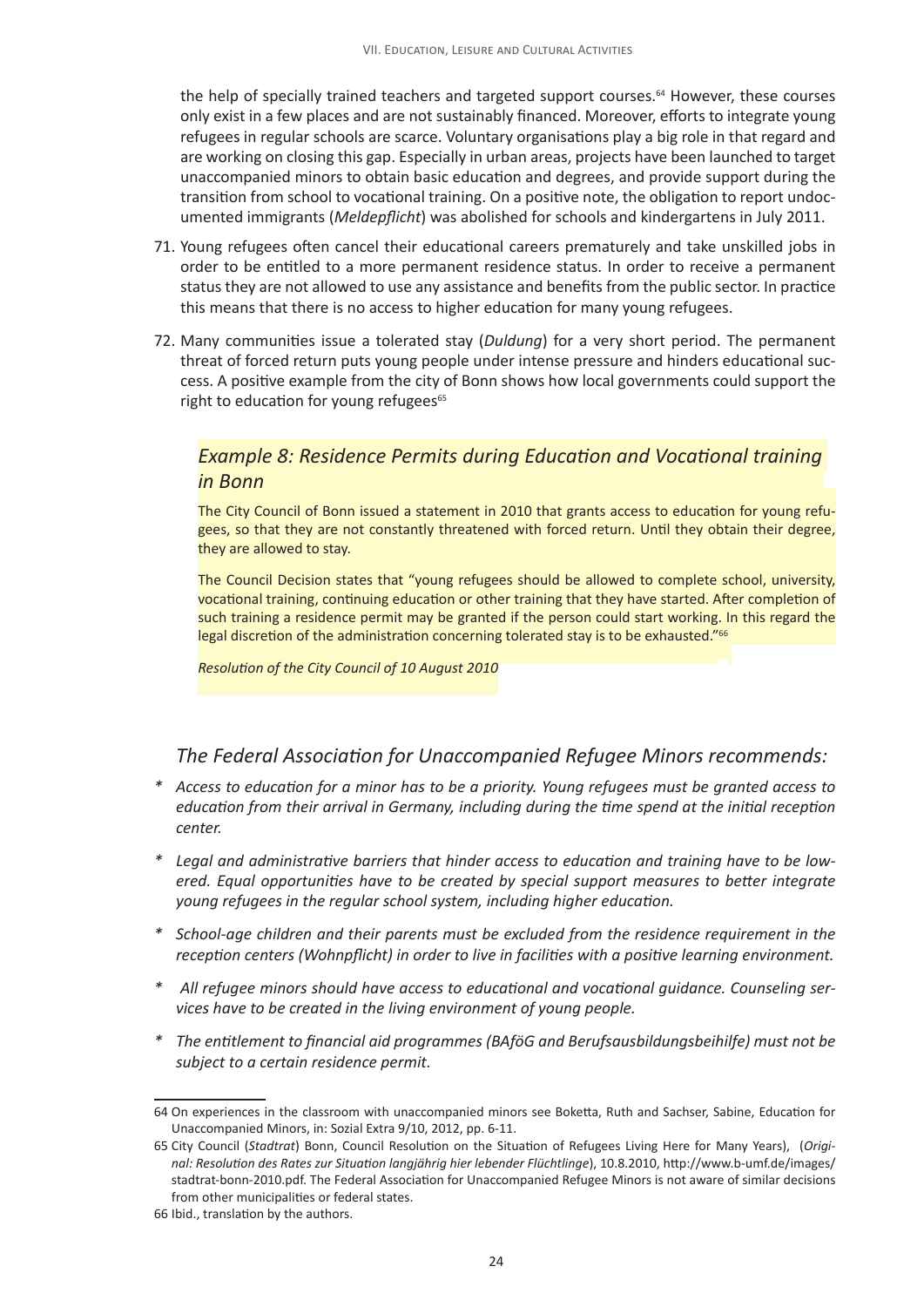- *\* Teachers and social workers at schools should be knowledgable of the specific needs of refugee minors.*
- *\* Minors must have the right to education and should not be hindered by fear of forced return. The duration of the residence permit issued should respect the duration of their education or training.*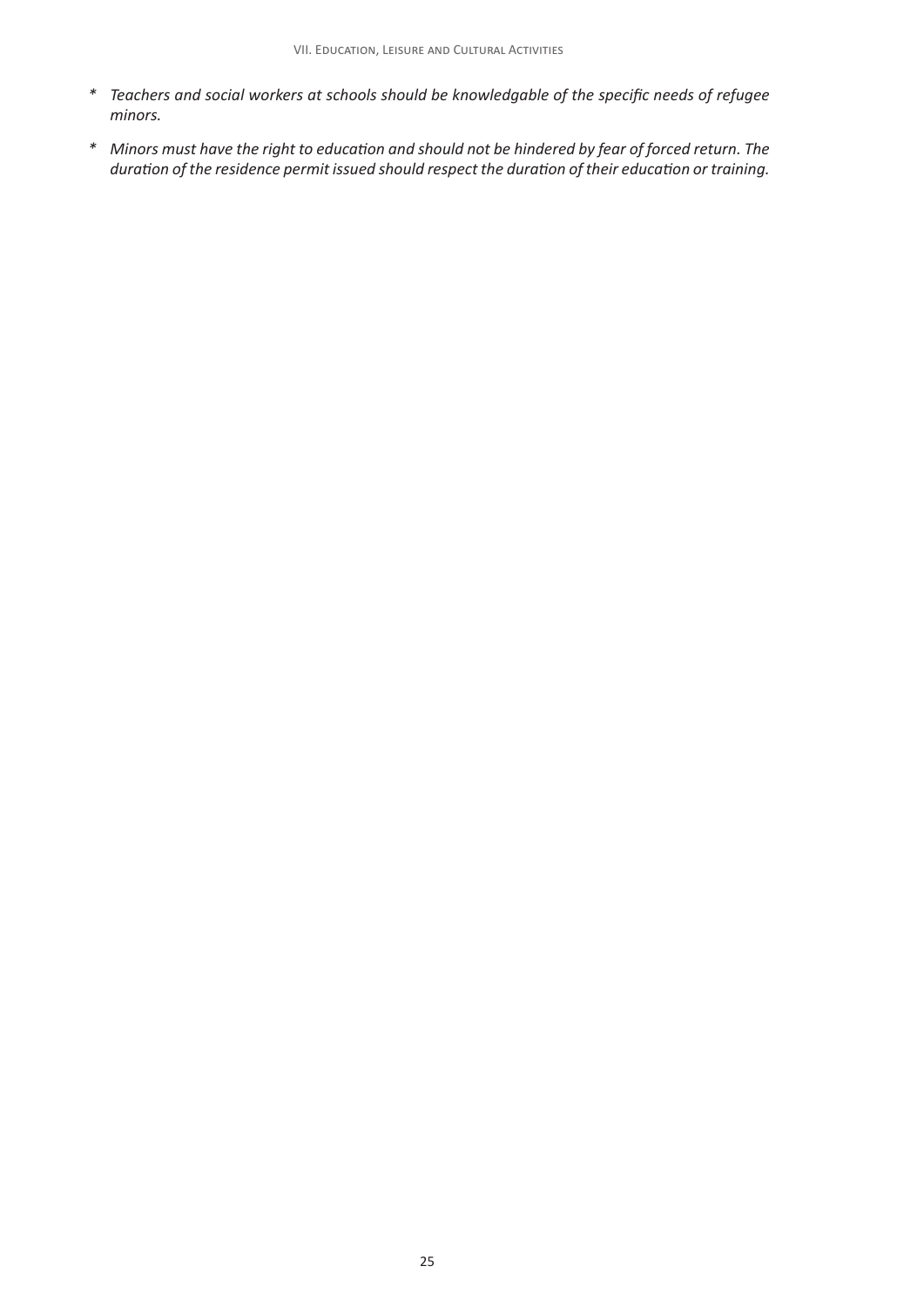# **VIII. Special Protection Measures**

## *A. Refugee Children and Asylum Seeking Minors (Art. 22)*

73. The Convention on the Rights of the Child (CRC) binds the parties to provide asylum seeking and recognized refugee children with appropriate protection and humanitarian assistance. Asylum seeking and refugee minors who are separated from their parents or guardians should be granted the same protection as other children who are deprived of their family environment. In Germany, a child-friendly treatment by state agencies, as mentioned in the state report, is not always guaranteed.<sup>67</sup> The best interests of the child is neither implemented in the Residence Act (*Aufenthaltsgesetz*) nor the Asylum Procedure Law (*Asylverfahrensgesetz*). The best interest of the child is not only not given priority, but not even considered in decisions pertaining to foreigners and asylum law (*Ausländer- und Asylrecht*).68

#### *a) Identification of Minors Travelling Alone*

- 74. The government points out that it is of major importance to identify unaccompanied minors at their entry by border authorities, so they can be transferred to the competent youth welfare office, if there are no relatives living in Germany and no grounds for refusal of entry or forced return.<sup>69</sup> Nevertheless, the 16- and 17-year-old unaccompanied minors entering Germany are not treated by the federal police as minors and are not registered.<sup>70</sup> In 2010, the federal police apprehended 282 unaccompanied minors under the age of 16, of which only 197 were referred to a youth welfare office.<sup>71</sup>
- 75. According to the federal police department in Bad Bentheim in Lower Saxony, it is not routinely checked at the border whether family members live in Germany before the decision is taken to return the child to the neighbouring country. Unaccompanied minors are routinely pushed back in Lower Saxony, if they do not express their wish to apply for asylum, without having been informed about the legal consequences of applying or not applying for asylum.72

#### *b) Asylum Procedure*

- 76. The number of unaccompanied minor asylum seekers has increased from 1,304 in 2009 to 2,126 in 2011. In 2012, 2.096 unaccompanied minors applied for asylum.Only 945 asylum procedures of unaccompanied minors could be completed in 2012 and 124 unaccompanied minors were granted refugee status, another 265 received subsidiary protection.<sup>73</sup> There is no data available on the outcome of the asylum procedures of minors who turn 18 before a decision in the asylum procedure is taken.
- 77. Since 2011, the length of asylum procedures for unaccompanied minors increased on average and approximately half of underage applicants turn 18 during the administrative procedure of their asylum procedure. In practice this means that these minors do not have any support of their guardian when appealing a negative decision and they are released from the youth welfare services with an uncertain future.

<sup>67</sup> Third and fourth periodic reports of Germany, para. 271.

<sup>68</sup> On the consideration of the best interests of the child see chapter III.

<sup>69</sup> Third and fourth periodic reports of Germany, para. 287.

<sup>70</sup> On the definition of the child see chapter II.

<sup>71</sup> Ministry of the Interior, Response of the Federal Government to the Brief Enquiry of Ulla Jelpke and others: Treatment of Unaccompanied Minors apprehended by the Federal Police (*Original: Kleine Anfrage der Abgeordneten Ulla Jelpke u.a. und der Fraktion die Linke: Umgang mit unbegleiteten Minderjährigen bei Aufgriff durch die Bundespolizei*), 10/18/2011, http://www.b-umf.de/images/bt\_umf\_bupo\_2011.pdf.

<sup>72</sup> See UNHCR/Federal Association for Unaccompanied Refugee Minors (2012), Evaluation of the Situation of Unaccompanied Minors in Lower Saxony, p. 18, http://b-umf.de/images/evaluation-nds-2012.pdf.

<sup>73</sup> See tabs. 2,3 and 4.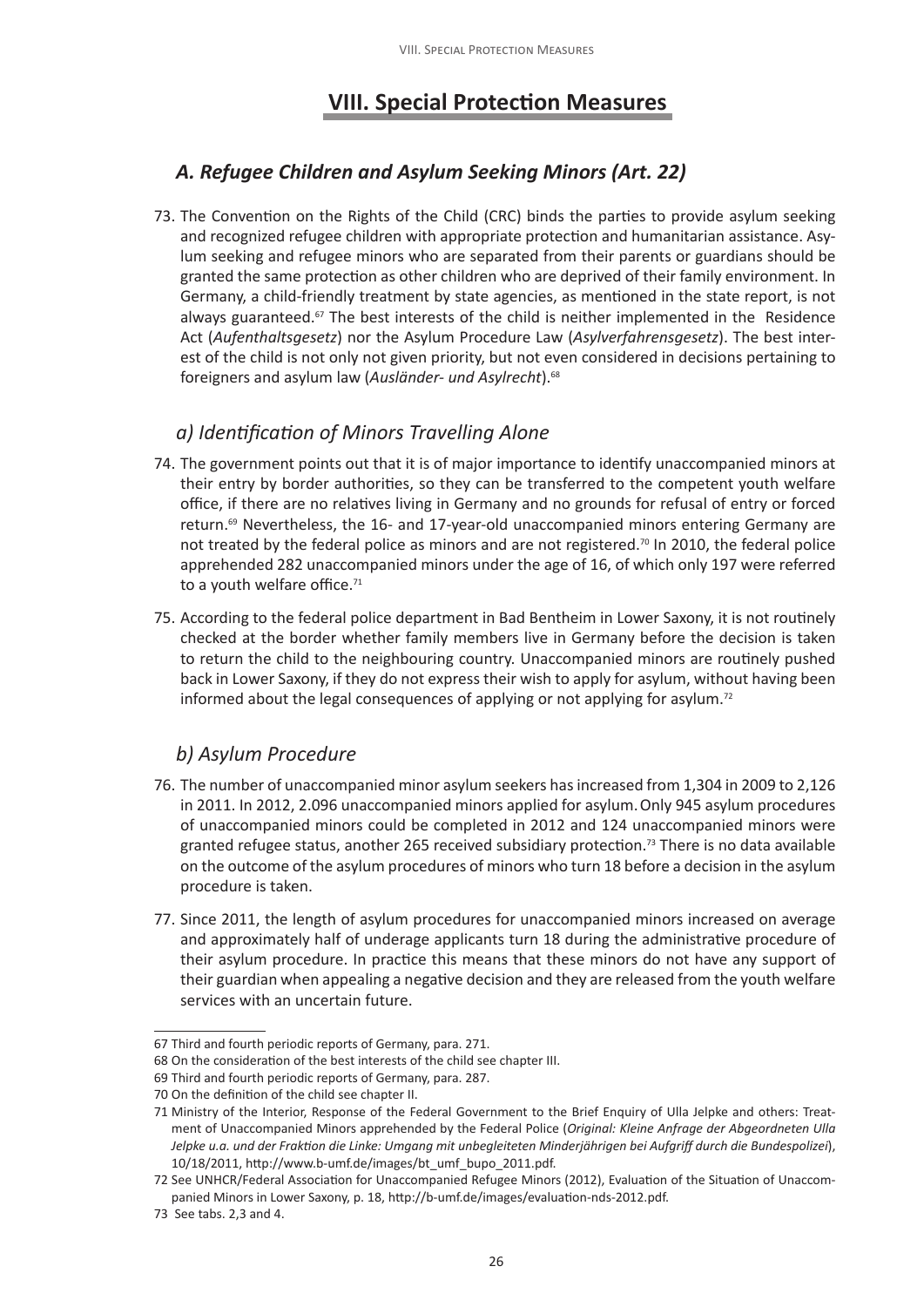- 78. In many federal states and municipalities, 16- and 17-year-olds apply for asylum immediately after arrival due to their legal capacity to act (*Handlungsfähigkeit*). Entry into Germany could be denied more easily by the border authorities without the application. The clearing procedure (*Clearingverfahren*) addressed in the state report serves to take informed decisions concerning the further steps of the minor (family reunification in a third country, voluntary return, application for a residence permit on humanitarian grounds, application for asylum), but is severely hampered by an early asylum application which is limiting the choices.<sup>74</sup>
- 79. Regarding the low number of refugee status given to minors it is particularly striking that the number of any form of protection given to minors from Afghanistan has plummeted. In 2009, 75 percent of the Afghani children seeking protection was provided a status, in 2012 the number decreased to 39 percent. A similar fate befell Iraqi asylum seeking unaccompanied minors, the protection rate fell from 65 percent in 2009 to 21 percent in 2012.75
- 80. Roma children from Kosovo who mostly fled with their families to Germany have no chance to receive protection, although they fled living conditions that massively violate a whole range of children's rights. Even Roma minors who have been living in Germany for over ten years or were born in Germany are forcibly returned.<sup>76</sup>
- 81. The child-specific forms of persecution and grounds for flight are not considered sufficiently in the asylum procedure. Contrary to the statement of the Federal Government in the state report the grounds for flight are not recorded.<sup>77</sup> The Federal Office did not establish an instrument for quality management, which would allow the monitoring of the decision practice with regard to unaccompanied minors. Many lawyers and guardians who attend the hearings deem the credibility test in the procedure as not adequate for minors. $78$

#### *c) Integration in the National Youth Welfare System*

82. The procedure for taking unaccompanied minors into care is not enforced throughout Germany. According to estimates of the Federal Association for Unaccompanied Refugee Minors, about 25 percent of all unaccompanied minors are not taken into care and do not regularly receive benefits and services from the youth welfare office. The legislature has recognized the vulnerability of unaccompanied minor foreigners by amending § 42 Book VIII of the Social Code (*SGB VIII*), but due to contradicting provisions in the Asylum Procedure Law these amendments have not been fully enforced. As a result, the procedures of taking into care are different in almost every federal state and although the awareness for the vulnerability of unaccompanied minors grew within the last years, the common youth welfare standards are not consequently implemented. Depending on where minors get into contact with the authorities they are or are not taken into care.

## *d) Role of the Guardian and Asylum Hearing*

83. The Asylum Procedure Law (*Asylverfahrensgesetz*) stipulates in § 12 that minors above the age of 16 have legal capacity to act (*Handlungsfähigkeit*) and can apply for asylum. Therefore, there is no legal requirement for the appointment of a guardian. The Federal Government considers § 12 Asylum Procedure Law as a right of the young person. In practice, this provision is not in the interest of the child as he or she is not entitled to the support by a guardian in the asylum procedure. Although § 42 of Book VIII of the Social Code (*SGB VIII*) ensures that all unaccompanied minors receive a guardian, the role of the guardian in the asylum procedure remains unclear. In

<sup>74</sup> Third and fourth periodic reports of Germany, para. 278.

<sup>75</sup> see tab. 4. Data according to Federal Office for Migration and Refugees (*BAMF*).

<sup>76</sup> On the situation of returning Roma children see the report by UNICEF, Knaus, Verena, Widmann, Peter, Forcibly returned and forgotten: The Situation of Children of Roma, Ashkali and Egyptian Families after their Return to Kosovo, Cologne, 2011, http://www.unicef.de/fileadmin/content\_media/presse/110826-roma-studie/Roma-Studie-2011-Deutsch.pdf.

<sup>77</sup> Third and fourth periodic reports of Germany, para. 286.

<sup>78</sup> See Marx, Reinhard, Problems in the Communication and Description of Practical Realities of Refugees in the Asylum Procedure (*Original: Probleme der Kommunikation und Darstellung der Lebenswirklichkeit von Flüchtlingen im Asylverfahren*), in: Zeitschrift für Ausländerrecht und Asylpolitik ZAR, pp. 417-426, Frankfurt am Main, 2012.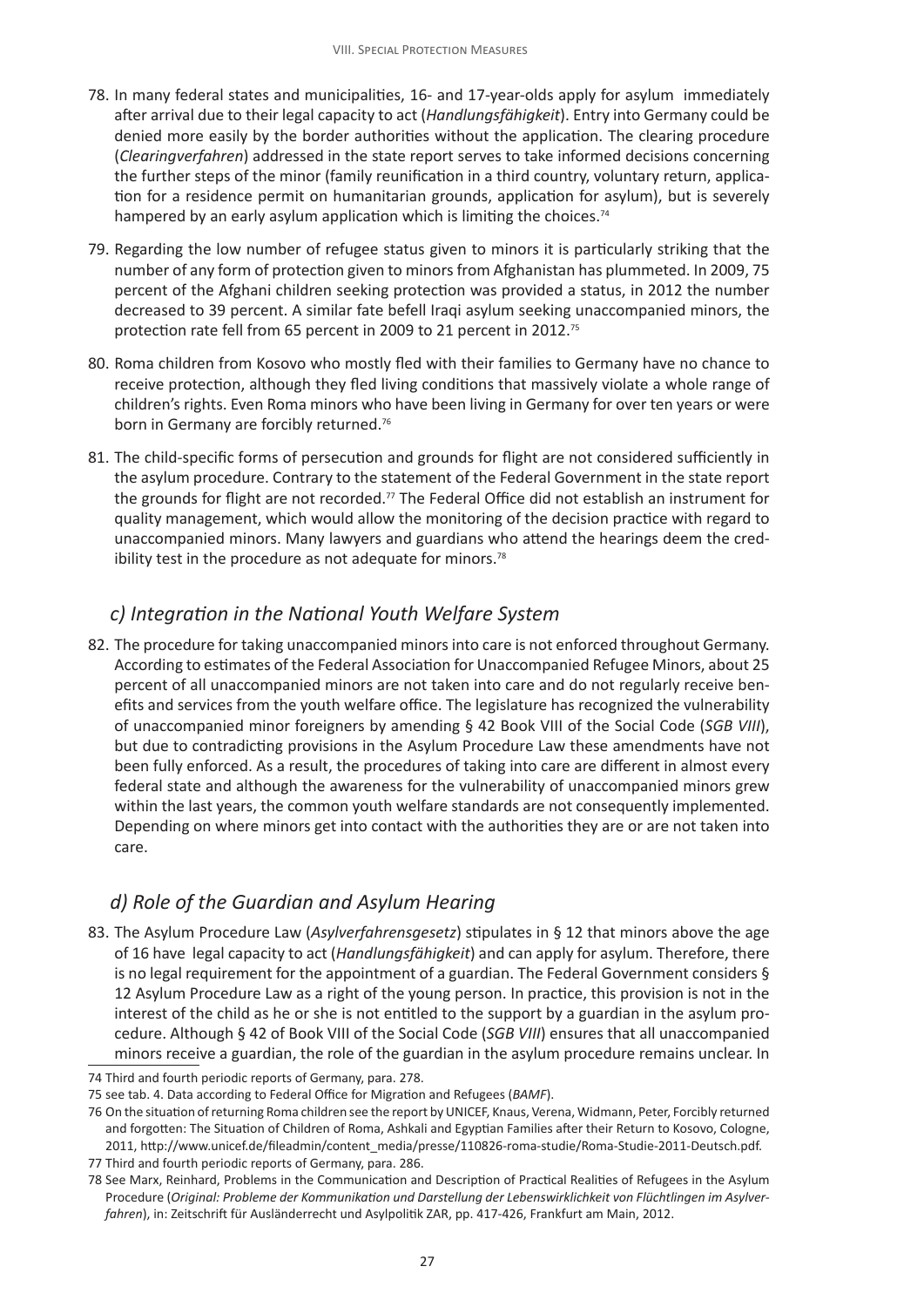spring 2010, the Federal Office for Migration and Refugees (*BAMF*) issued an internal regulation to invite guardians to the asylum hearings even if the minors were over 16. However, attendance is not mandatory for guardians. There are guardians who do not support the minor in the asylum procedure.

- 84. Only in the federal state of Hesse established a practice supported by jurisprudence according to which guardians can ask the court for a legal representative if the guardians are not sufficiently competent to represent their wards in the asylum procedure. This also applies to minors above the age of 16. In other federal states this practice was rejected by the courts.<sup>79</sup>
- 85. The asylum hearings are usually carried out by commissioners for unaccompanied minors (*Sonderbeauftragte UM*), also for minors above the age of 16. However, not all special representatives are regularly and fully trained on the special needs of unaccompanied asylum seekers. Training sessions are held every year on a voluntary basis. Regular participation in these sessions is not mandatory to serve as special representative, there is no specified curriculum or supervision of the hearings.

#### *e) Airport Asylum Procedure*

- 86. The state report mentions that 321 unaccompanied minors arrived at the airport in Frankfurt between 2004 and 2008 and that 147 were allowed to enter the country. Frankfurt is the biggest of Germany´s five international airports and the only one that has an airport asylum procedure for unaccompanied minors.
- 87. Contrary to the statement of the Federal Government in the state report, the government of the federal state of Hesse states that unaccompanied minors spent up to 142 days at the closed asylum facilty of the airport Frankfurt (airport procedure and subsequent stay to prepare the return). 80
- 88. In the airport procedure, the appointment of a guardian is only initiated by the Federal Police for children younger than 16. The authorities and the airport social service established a mechanism together according to which the social service informs the youth welfare office in Frankfurt and the guardianship court. Thanks to this information mechanism, all minors have a guardian during the airport procedure. However, a clear legal provision for the establishment of such mechanisms is still missing.

# *f) Dublin Procedure*

89. Unfortunately there is no data available on unaccompanied minors who were forcibly returned to member states of the Dublin Regulation. Germany interprets article 6 para. 2 of the Dublin Regulation that in case of several asylum applications in different Dublin member states, the state of the first asylum application is responsible for the examination of the asylum application. This interpretation leads to returns of minors to other member states of the Dublin Regulation against the will of the minor. The reasons why children leave the country where they applied for asylum first differ widely. German authorities are very reluctant to accept these reasons and do not refrain from returning minors against their will to other member states. The best interests of the child are not taken into consideration in the decisions on returns under the Dublin Regulation.

<sup>79</sup> Higher Regional Court Karlsruhe (*Oberlandesgericht Karlsruhe*), Case 2 UF 172/10, 2.12.2010, http://openjur. de/u/335548.html.

<sup>80</sup> The Federal Government states that asylum procedures have to be conducted within 19 days. If this would take longer, the foreigner is allowed to enter the country in order to conduct his or her asylum procedure. Third and fourth periodic reports of Germany, para 282. Government of federal state of Hesse, Reply to question of Mürvet Öztürk, file number 18/722, 31 July 2009.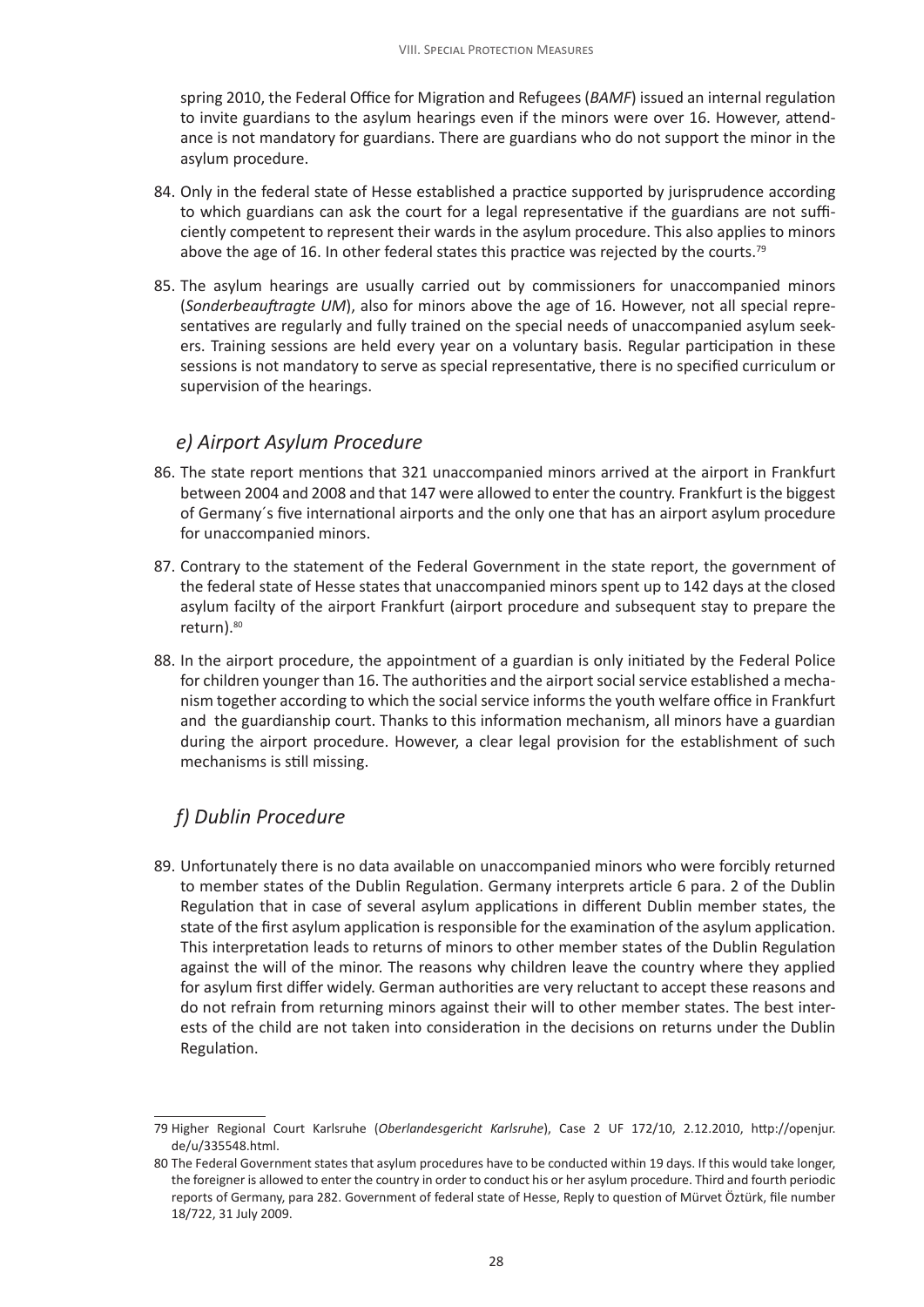## *g) Housing Facilities*

- 90. While the Federal Government lists the reception center for asylum seekers (AfA) in Trier and the Café International Imgenbroich as successful examples of the accommodation of asylum seeking children, these examples only illustrate some of the deficits of housing for unaccompanied minors in the view of the Federal Association for Unaccompanied Refugee Minors.<sup>81</sup>
- 91. The placement of unaccompanied minors in the reception center in Trier in the federal state of Rhineland-Palatinate ended in 2011 after numerous protests from charities, guardians, researchers and also by the Federal Association for Unaccompanied Refugee Minors. The facility was completely unsuitable for young people and was not staffed with qualified personnel. The Café International Imgenbroich, which opens only a few hours per week for refugees, does only occasionally get in contact with minors. The cafe is run on a purely voluntary basis, without any public financial support.

#### *B. Children Involved in Armed Conflict (Art. 38), their Physical and Emotional Recovery and Social Reintegration (Art. 39)*

- 92. Grounds for flight of asylum seeking minors are not statistically recorded. In the state report, four cases were mentioned in which having been a child soldier or escaping from recruitment were mentioned in the period between 2005 and 2007.<sup>82</sup> This list is not exhaustive and only represents a few random cases known to the Nuremberg-branch of UNHCR and Federal Association for Unaccompanied Refugee Minor.
- 93. According to UNHCR a considerable number of unaccompanied minors from Afghanistan, but also from Somalia, Sri Lanka, Eritrea and Sierra Leone, reported to have been conscripted or fled their country due to fear of being forcibly recruited. However, in many cases their statement is assessed as not credible and the asylum application is rejected. The Hamburg branch of the Federal Office for Migration and Refugees, where many Afghans are interviewed, said that those grounds were only credible in exceptional cases.<sup>83</sup>
- 94. In 2010, 1.359 unaccompanied minors applied for asylum in Germany who came from countries in which according to the Federal Government child soldiers where used. But, also according to the government, in 2009 only eleven unaccompanied minors stated to have served as child soldiers, including one young man from Afghanistan.<sup>84</sup> In 2010, the evaluation of applications for asylum in respect to the accounts of having served as a child soldier, which was conducted in the years 2008 and 2009, was discontinued.
- 95. According to the observations of the Federal Association for Unaccompanied Refugee Minors, the main reasons for the rejection of asylum applications of minors who were child soldiers or fled from conscription is that they were not able to bring forward all arguments immediately and without psychosocial support in a credible manner. Due to negative experiences with the outcome of asylum applications guardians are reluctant to lodge an asylum application for highly traumatised former child soldiers as they do not want to expose them to the procedure. The actual number of former child soldiers is therefore probably much higher than the government states.

<sup>81</sup> Third and fourth periodic reports of Germany, para. 280.

<sup>82</sup> Third and fourth periodic reports of Germany, para. 286.

<sup>83</sup> See UNHCR/Federal Association for Unaccompanied Refugee Minors, Evaluation Report on Hamburg, 2010, http://bumf.de/images/evaluation\_hamburg\_2010.pdf, p.11.

<sup>84</sup> Federal Government, Response to the parliamentary request of Ulla Jelpke MP: Dealing with Child Soldiers seeking Protection in the Federal Republic of Germany, Drucksache 17/8404, http://www.b-umf.de/images/stories/dokumente/ bundestag-kl-anfrage-kindersoldaten-2012.pdf.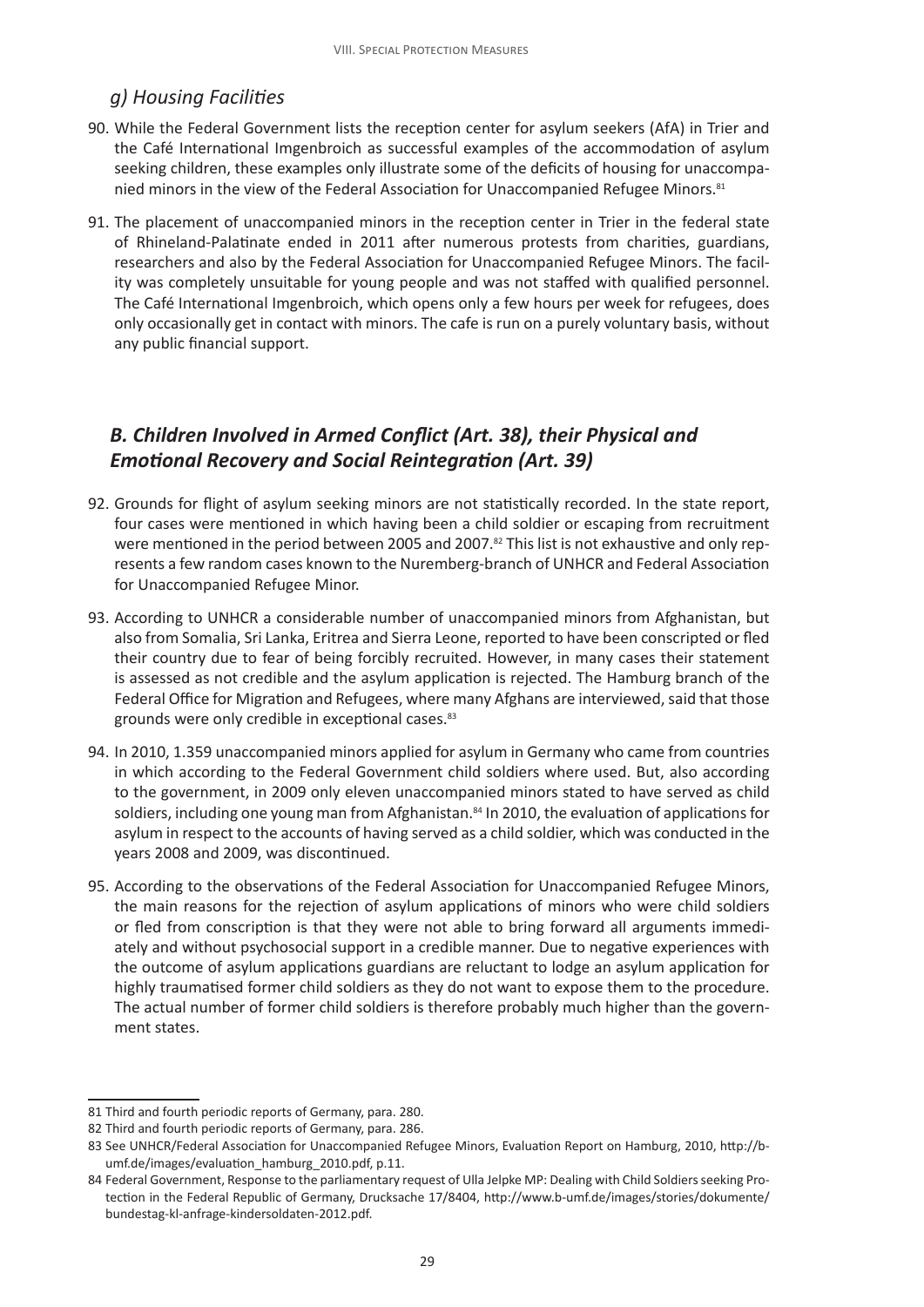- *\* The capacity to act in all matters of asylum and foreigners law (Asyl- und Ausländerrecht) should be raised from age 16 to 18.*
- *\* All minors must receive free legal aid in all matters of asylum and foreigners law, even before the application for asylum. Minors must be accompanied by a guardian or legal counsel to the asylum interview and during further steps of the process.*
- *\* A clearing procedure (Clearingverfahren), as practiced in some federal states already, should become mandatory in all federal states. The possibility of family reunification has to be discussed during the clearing procedure.*
- *\* The credibility tests with regard to minor asylum seekers must meet transparent standards and must take into account age specific characteristics. The asylum hearing must better take into account the specific needs of minors.*
- *\* The decision practice with regard to asylum applications of minors should be monitored on a regular basis by an independent institution and it should be examined if child-specific forms of persecution are recognised.*
- *\* All accomodations for unaccompanied minors must be fully integrated into the regular youth welfare system. The major differences between the federal states must be harmonized, taking into account the child's best interests, particularly regarding the quality of the accommodation and support services.*
- *\* The federal police must treat all unaccompanied minors as such and refer them to the youth welfare office immediately.*
- *\* Asylum seeking children must not be returned against their will under the Dublin Regulation.*
- *\* Unaccompanied minors must not be forcibly returned.*
- *\* The commissioners for unaccompanied minors (Sonderbeauftragte UM) at the Federal Office for Migration and Refugees must be trained regularly in concrete work situations.*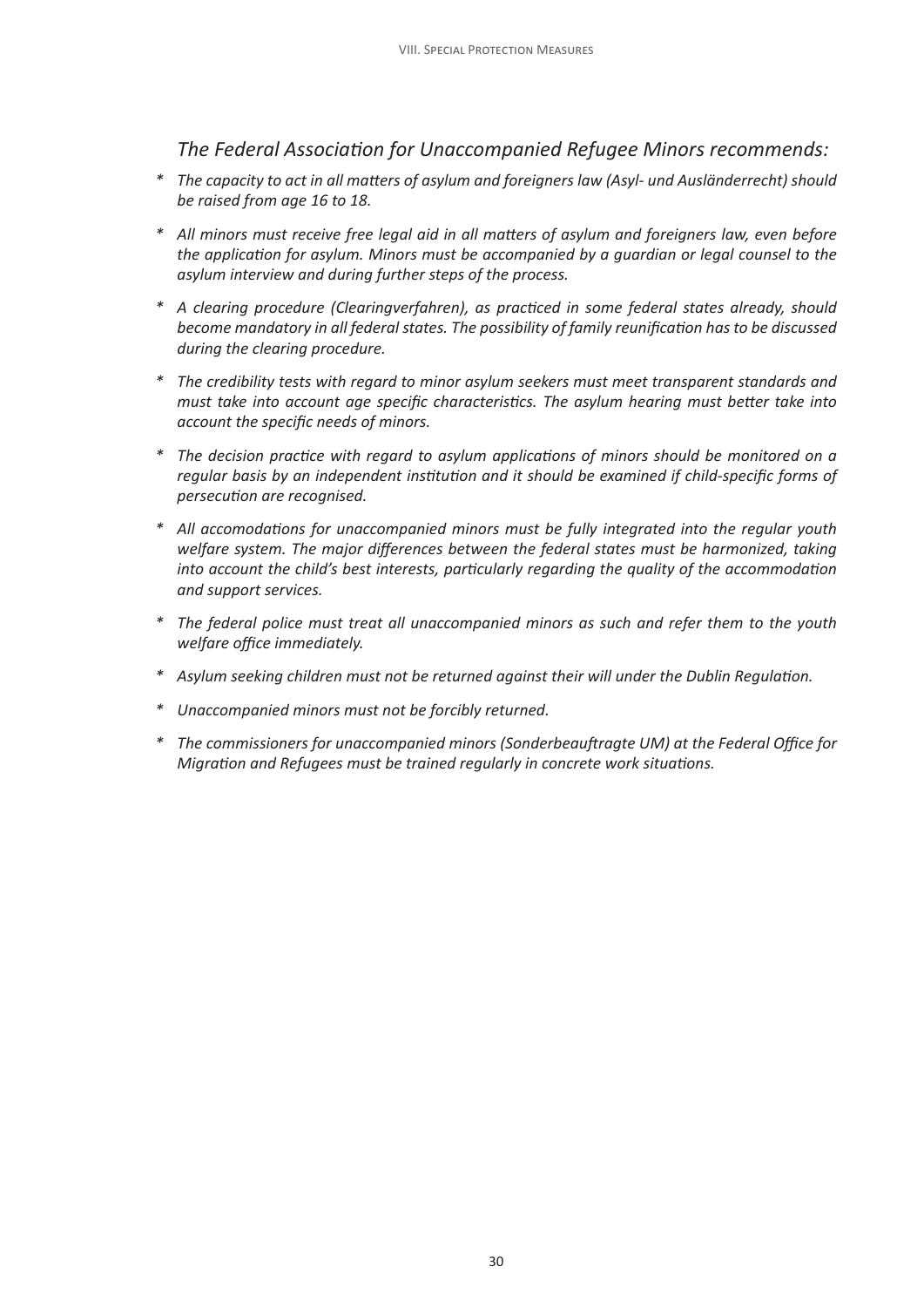#### **Annex**

| <b>Provisional Protection Measures for Unaccompanied Minors</b> |       |                |       |  |
|-----------------------------------------------------------------|-------|----------------|-------|--|
| <b>Federal State</b>                                            | 2009  | 2010           | 2011  |  |
| Baden-Wuerttemberg                                              | 125   | 176            | 179   |  |
| <b>Bavaria</b>                                                  | 387   | 778            | 541   |  |
| <b>Berlin</b>                                                   | 383   | 377            | 275   |  |
| Brandenburg                                                     | 160   | 130            | 70    |  |
| <b>Bremen</b>                                                   | 33    | 35             | 47    |  |
| Hamburg                                                         | 192   | 353            | 414   |  |
| Hesse                                                           | 435   | 571            | 631   |  |
| Lower Saxony                                                    | 111   | 250            | 98    |  |
| Mecklenburg-Western Pomerania                                   | 5     | $\overline{7}$ | 13    |  |
| North Rhine-Westphalia                                          | 579   | 875            | 543   |  |
| Rhineland-Palatinate                                            | 77    | 106            | 168   |  |
| Saarland                                                        | 22    | 77             | 216   |  |
| Saxony                                                          | 68    | 100            | 94    |  |
| Saxony-Anhalt                                                   | 10    | 30             | 24    |  |
| Schleswig-Holstein                                              | 387   | 321            | 453   |  |
| Thuringia                                                       | 14    | 30             | 16    |  |
| total                                                           | 2,988 | 4,216          | 3,782 |  |

Source: Federal Association for Unaccompanied Refugee Minors. Data is published under http://www.b-umf.de/ images/inobhutnahmen-2011-b-umf.pdf.

#### table 2

| <b>First Asylum Applications by Unaccompanied Minors</b> |       |                |                |                |
|----------------------------------------------------------|-------|----------------|----------------|----------------|
| <b>Federal State</b>                                     | 2009  | 2010           | 2011           | 2012           |
| Baden-Wuerttemberg                                       | 90    | 131            | 163            | 126            |
| <b>Bavaria</b>                                           | 253   | 438            | 357            | 428            |
| <b>Berlin</b>                                            | 24    | 41             | 95             | 110            |
| Brandenburg                                              | 70    | 69             | 58             | 22             |
| <b>Bremen</b>                                            | 33    | 35             | 46             | 23             |
| Hamburg                                                  | 206   | 270            | 399            | 330            |
| Hesse                                                    | 215   | 335            | 369            | 376            |
| Lower Saxony                                             | 40    | 96             | 126            | 130            |
| Mecklenburg-Western Pomerania                            | 5     | $\overline{7}$ | $\overline{7}$ | $\overline{7}$ |
| North Rhine-Westphalia                                   | 227   | 324            | 240            | 341            |
| Rhineland-Palatinate                                     | 36    | 39             | 64             | 52             |
| Saarland                                                 | 5     | 26             | 92             | 77             |
| Saxony                                                   | 49    | 53             | 44             | 25             |
| Saxony-Anhalt                                            | 4     | 9              | 10             | 4              |
| Schleswig-Holstein                                       | 38    | 58             | 48             | 41             |
| Thuringia                                                | 9     | 17             | 7              | 4              |
| Unknown                                                  | 0     | $\mathbf 0$    | 1              | $\Omega$       |
| <b>Total</b>                                             | 1,304 | 1,948          | 2,126          | 2,096          |

Source: Data for 2009-2011 Federal Office for Migration and Refugees; Data for 2012 Deutscher Bundestag: Supplementary Information on the Asylum Statistics 2012 (*Original: Ergänzende Informationen zur Asylstatistik für das Jahr 2012*), Drucksache 17/12234, Berlin 1/31/2013.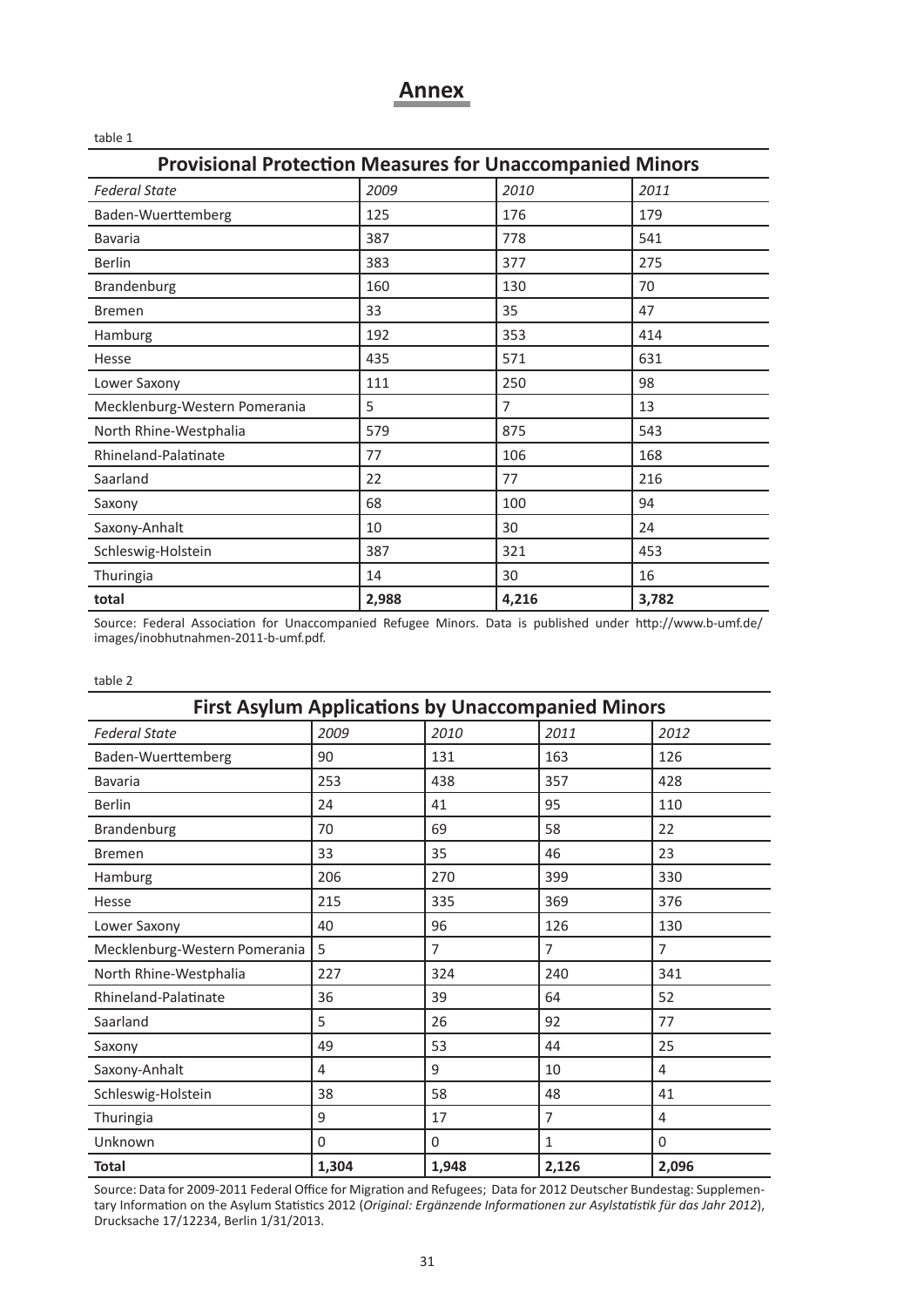| ٠<br>×<br>×<br>×<br>۰. | ٧ |
|------------------------|---|
|------------------------|---|

| <b>Results Asylum Applications by Unaccompanied Minors 2012</b> |                        |           |                |                          |                        |
|-----------------------------------------------------------------|------------------------|-----------|----------------|--------------------------|------------------------|
| country of<br>origin                                            | asylum<br>applications | decisions | refugee status | subsidiary<br>protection | refusal/<br>withdrawal |
| Afghanistan                                                     | 1,003                  | 627       | 47             | 194                      | 386                    |
| Egypt                                                           | 32                     | 20        | $\Omega$       | 1                        | 19                     |
| Ethiopia                                                        | 43                     | 31        | $\Omega$       | 0                        | 31                     |
| Guinea                                                          | 58                     | 23        | 4              | 2                        | 17                     |
| Iraq                                                            | 152                    | 88        | 13             | 4                        | 71                     |
| Iran                                                            | 38                     | 22        | 8              |                          | 13                     |
| Pakistan                                                        | 111                    | 16        | $\overline{2}$ | 0                        | 14                     |
| Somalia                                                         | 127                    | 49        | 9              | 29                       | 11                     |
| Syria                                                           | 133                    | 94        | 28             | 65                       | 1                      |
| total                                                           | 2,096                  | 1,169     | 146            | 341                      | 682                    |

Source: Deutscher Bundestag, Supplementary Information on the Asylum Statistics 2012 (*Original: Ergänzende Informationen zur Asylstatistik für das Jahr 2012*), Drucksache 17/12234, 31.1.2013.

#### table 4

| <b>Results Asylum Applications by Unaccompanied Minors 2011</b> |                        |           |                |                          |                        |
|-----------------------------------------------------------------|------------------------|-----------|----------------|--------------------------|------------------------|
| countries of<br>origin                                          | asylum<br>applications | decisions | refugee status | subsidiary<br>protection | refusal/<br>withdrawal |
| Afghanistan                                                     | 1,092                  | 610       | 38             | 260                      | 312                    |
| Ethiopia                                                        | 57                     | 20        | 2              | $\overline{2}$           | 16                     |
| Eritrea                                                         | 28                     | 12        | 8              | 3                        | $\mathbf{1}$           |
| Guinea                                                          | 56                     | 25        | 6              | 0                        | 19                     |
| Iraq                                                            | 199                    | 120       | 29             | 9                        | 82                     |
| Iran                                                            | 44                     | 15        | 6              | $\Omega$                 | 9                      |
| Nigeria                                                         | 21                     | 18        | $\Omega$       | 1                        | 17                     |
| Pakistan                                                        | 54                     | 15        | 4              | $\Omega$                 | 11                     |
| Russian Federa-<br>tion                                         | 23                     | 12        | $\Omega$       | $\Omega$                 | 12                     |
| Somalia                                                         | 112                    | 88        | 33             | 38                       | 17                     |
| Syria                                                           | 84                     | 18        | 2              | 0                        | 16                     |
| total                                                           | 2,126                  | 1,154     | 134            | 328                      | 692                    |

Source: Federal Office for Migration and Refugees